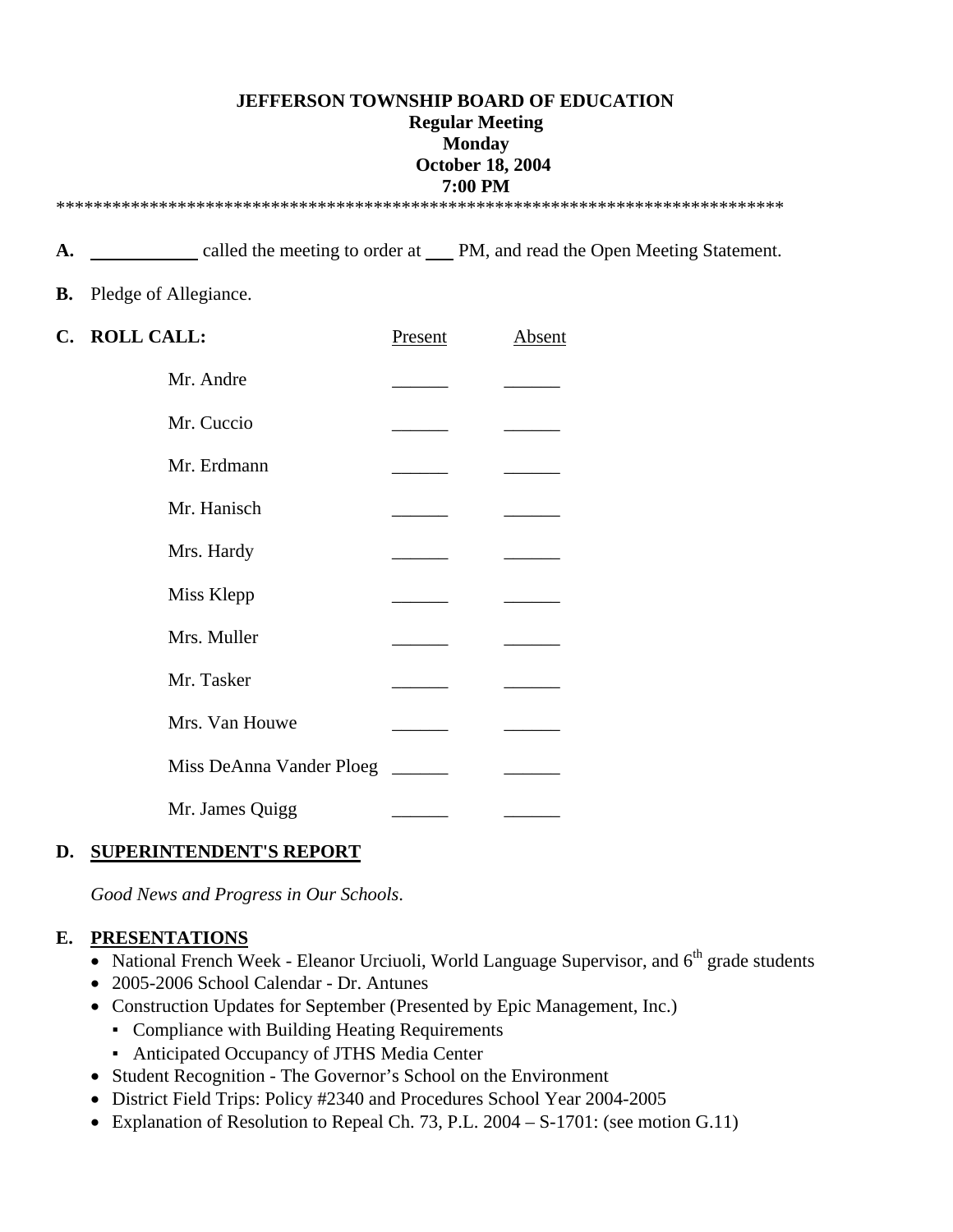### **F. MINUTES OF MEETINGS**

**F.1** Motion by seconded by seconded by that the minutes of the following meeting be approved as submitted:

 September 13, 2004 – Work/Action Session Meeting September 20, 2004 – Regular Meeting

### **G. FINANCE COMMITTEE**

Motion by \_\_\_\_\_\_\_\_\_\_, seconded by \_\_\_\_\_\_\_\_\_, to accept the recommendation of the Superintendent to approve and adopt motions G.1 through G.11, as described below:

- **G.1** Motion to approve the list of **requisitions** dated September 2004 in the amount of \$1,221,227.10.
- **G.2** Motion to approve the **bills list** dated September 2004 in the amount of \$4,690,716.88.
- **G.3** Motion to accept the **Treasurer and Secretary's Report** dated August 31, 2004 as being in balance.
- **G.4** Motion to approve the **transfers** dated August 2004 in the amount of \$30,030.00.
- **G.5** Motion that the Board of Education approve the **certification** by the Board Secretary, pursuant to NJAC 6A:23-2.11(c)3, that as of August 31, 2004 no line item account has encumbrances and expenditures, which in total exceed the line item appropriation in violation of NJAC 6A:23-2.11(a).
- **G.6** Motion to certify, in accordance with NJAC 6A:23-2.11(c)4, that as of August 31, 2004, after review of the Board Secretary's and Treasurer's **Monthly Financial Reports** and upon consultation with the appropriate district officials, to the best of our knowledge no major account or fund has been overexpended in violation of NJAC 6A:23-2.11(b), and that sufficient funds are available to meet the district's financial obligations for the remainder of the fiscal year.
- **G.7** Motion to approve the submission of Application for State Aid Funding for FY05 and accept funds in the amount of \$9,675.00 for the **New Jersey Character Education Partnership (NJCEP) Initiative**.
- **G.8** Motion to accept funds in the amount of \$2,820.00 for the Federal Teacher Quality Enhancement Grant (mentoring) Program.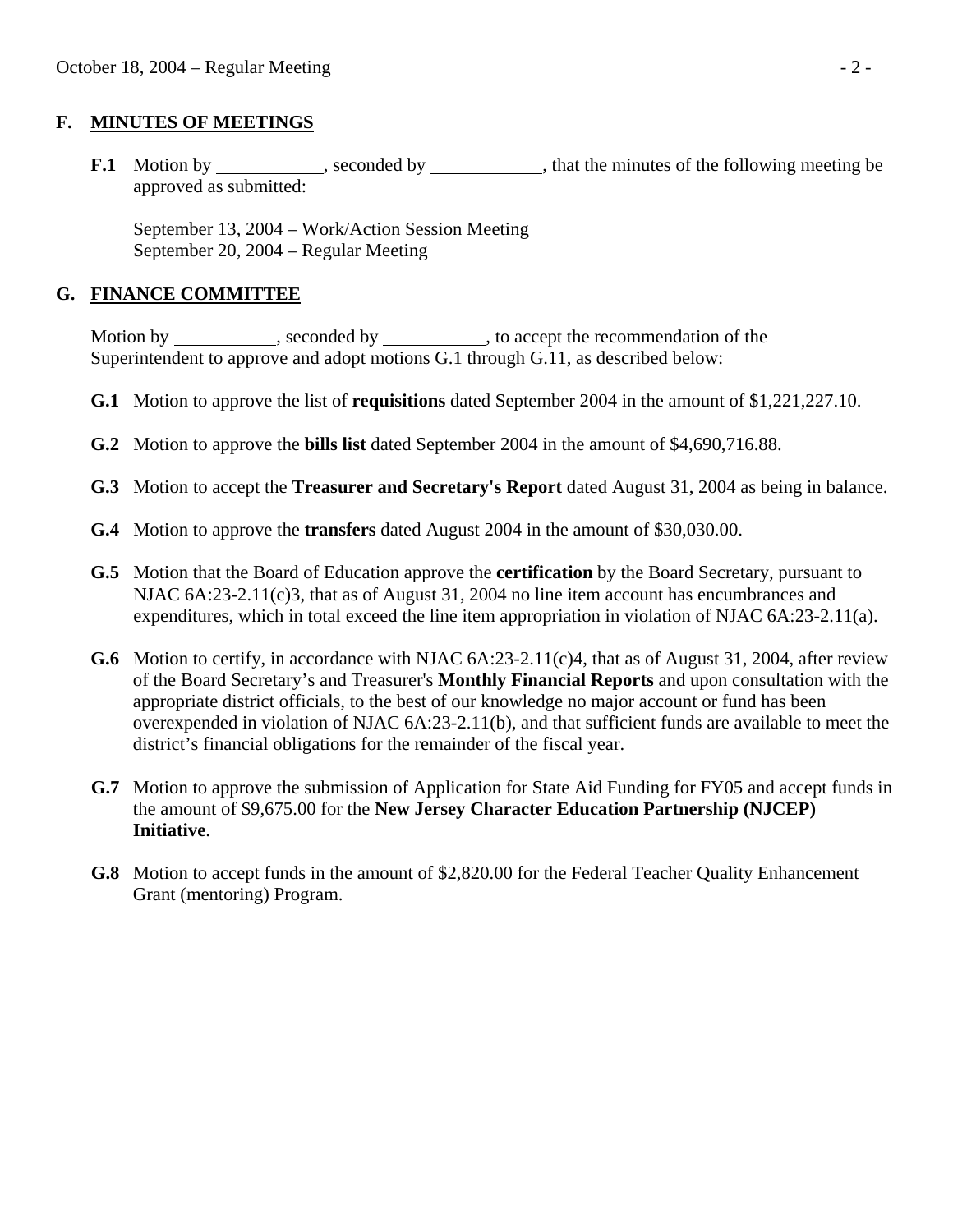### October 18, 2004 – Regular Meeting - 3 -

 **G.9** Motion to approve designation of Lakeland Bank as **Official Depository** for the 2004-05 school year, for the following accounts:

| <b>Account Name</b>               | <i>Signatories</i>                                                                      |
|-----------------------------------|-----------------------------------------------------------------------------------------|
| <b>Business Office Petty Cash</b> | <b>Board Secretary &amp; Superintendent (Board President)</b>                           |
| <b>School Nutrition</b>           | Superintendent & Board Secretary                                                        |
| Payroll Agency                    | Treasurer of School Moneys (Board Secretary)                                            |
| Payroll                           | Treasurer of School Moneys (Board Secretary)                                            |
| Custodial/General                 | Board Secretary, Treasurer of School Moneys & Board President<br>(Board Vice President) |
| Unemployment Trust Fund           | Treasurer of School Moneys & Board Secretary                                            |
| Capital Projects                  | Board Secretary, Treasurer of School Moneys & Board President<br>(Board Vice President) |
| <b>Maintenance Reserve</b>        | Board Secretary, Treasurer of School Moneys & Board President<br>(Board Vice President) |
| Capital Reserve                   | Board Secretary, Treasurer of School Moneys & Board President<br>(Board Vice President) |
|                                   |                                                                                         |

\*Alternate Signatory appears in parenthesis.

- **G.10** Motion to approve and accept the four year Lease Purchase Agreement with CompassLearning, Inc. in the amount of \$231,090, subject to review by the Board Attorney.
- **G.11** Motion to accept and approve the following **resolution to repeal Ch. 73, P.L. 2004 (S-1701)**:
- **WHEREAS**, pursuant to Article 8, Section 4, Paragraph 1 of the New Jersey Constitution, the provision of a thorough and efficient system of education is the responsibility of the State Legislature; and
- **WHEREAS**, school expenditures are primarily driven by state and federal mandates and "fixed costs"; and
- **WHEREAS**, local property taxes are the major source of revenue for public education in New Jersey; and
- **WHEREAS**, the State has failed to fully fund its school aid statutes for three consecutive years, increasing the burden on local property taxpayers; and
- **WHEREAS**, S-1701 (Ch. 73, P.L. 2004), signed into law on July 1, 2004, alters school district financial practices and, in fact, could result in property tax increases; and
- **WHEREAS**, S-1701 will force local school districts to adopt imprudent practices and will diminish communities' discretion over the financial operations of their schools; and
- **WHEREAS**, S-1701 will force school districts to reduce free balance (surplus) in 2004-05 and 2005-06, resulting in temporary property tax decreases that will not be sustainable and which will result in property tax increases in 2006-07; and
- **WHEREAS**, this reduction of surplus to perilously low levels could force districts to cut education programs and could increase costs by possibly contributing to the lowering of bond ratings; and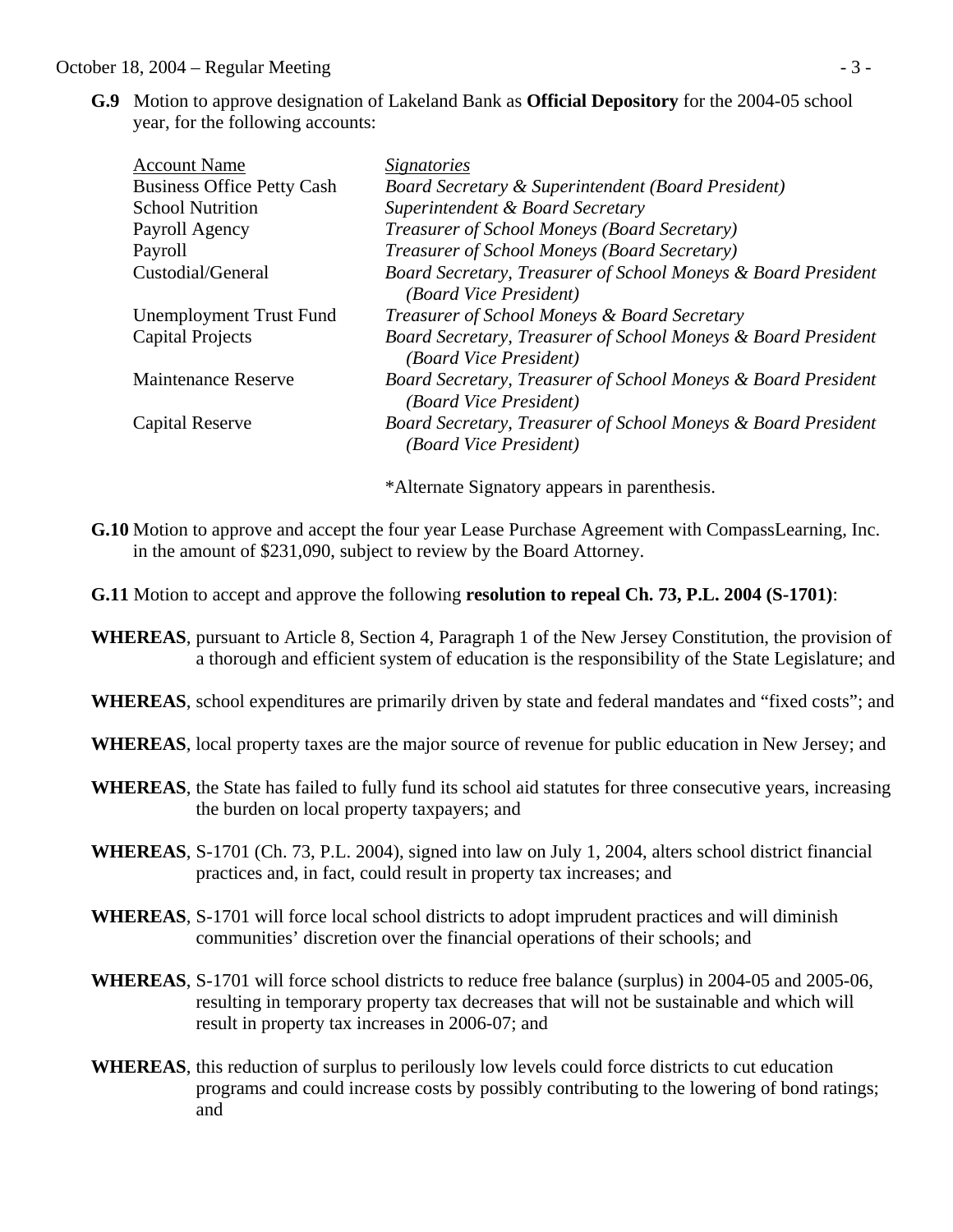### October 18, 2004 – Regular Meeting - 4 -

#### **G.11 continued:**

- **WHEREAS**, S-1701 will require school districts to decrease their capital reserve accounts, forcing them to defer necessary maintenance and repairs, to cut education programs, or to borrow funds; and
- **WHEREAS**, S1701 reduces the spending growth limit, or cap, on school district operating budgets, infringing on school districts' ability in the future to meet the state's Core Curriculum Content Standards; and
- **WHEREAS**, S1701 imposes unnecessary administrative spending limits on New Jersey school districts, limiting local discretion over the staffing necessary to meet the State and local education goals and penalizing school districts that may be saving taxpayer money in other areas; and
- **WHEREAS**, S-1701 will require school districts to obtain the Commissioner of Education's approval before transferring funds between budgetary line items, impeding their ability to make optimal use of funds and moving a simple budgeting decision from the community into state bureaucratic channels; and
- **WHEREAS**, S-1701 reduces the Spending Growth Limitation Adjustment (SGLA) for hazardous busing services, making it increasingly difficult for school districts to provide a service designated to ensure student safety; and
- **WHEREAS,** S1701 eliminates the SGLA for early childhood program aid and demonstrably effective program aid, further limiting local school boards' ability to provide necessary education programs and services; and
- **WHEREAS,** S1701 restricts the submission of second ballot finance questions at the Annual School Election, thereby infringing on a community's ability to determine educational program expenditures for its children.
- **THEREFORE BE IT RESOLVED** that the Jefferson Township Board of Education urges the State Legislature to repeal Ch. 73, P.L. 2004 (S-1701) immediately; and be it further
- **RESOLVED** that the Jefferson Township Board of Education urges the State Legislature to fully fund the Comprehensive Educational Improvement and Financing Act and related school aid formulas.

### **H**. **PERSONNEL COMMITTEE**

Motion by \_\_\_\_\_\_\_\_\_\_, seconded by \_\_\_\_\_\_\_\_\_, to accept the recommendation of the Superintendent to approve and adopt motions H.1 and H.2, as described below:

 **H.1** Motion to appoint and submit to the County Superintendent applications for **emergent hiring** and the applicant's attestation that he/she has not been convicted of any disqualifying crime pursuant to the provisions of N.J.S.A. 18A:6-7.1 et. Seq., N.J.S.A. 18A:39-17 et. seq., or N.J.S.A. 18A:6-4.13 et. seq. for those employees listed below: (All appointments are contingent upon receipt of proper teaching certification and all salary placements are pending receipt of college transcripts verifying degree status and letter stating years of service in other districts, \* denotes mentoring required)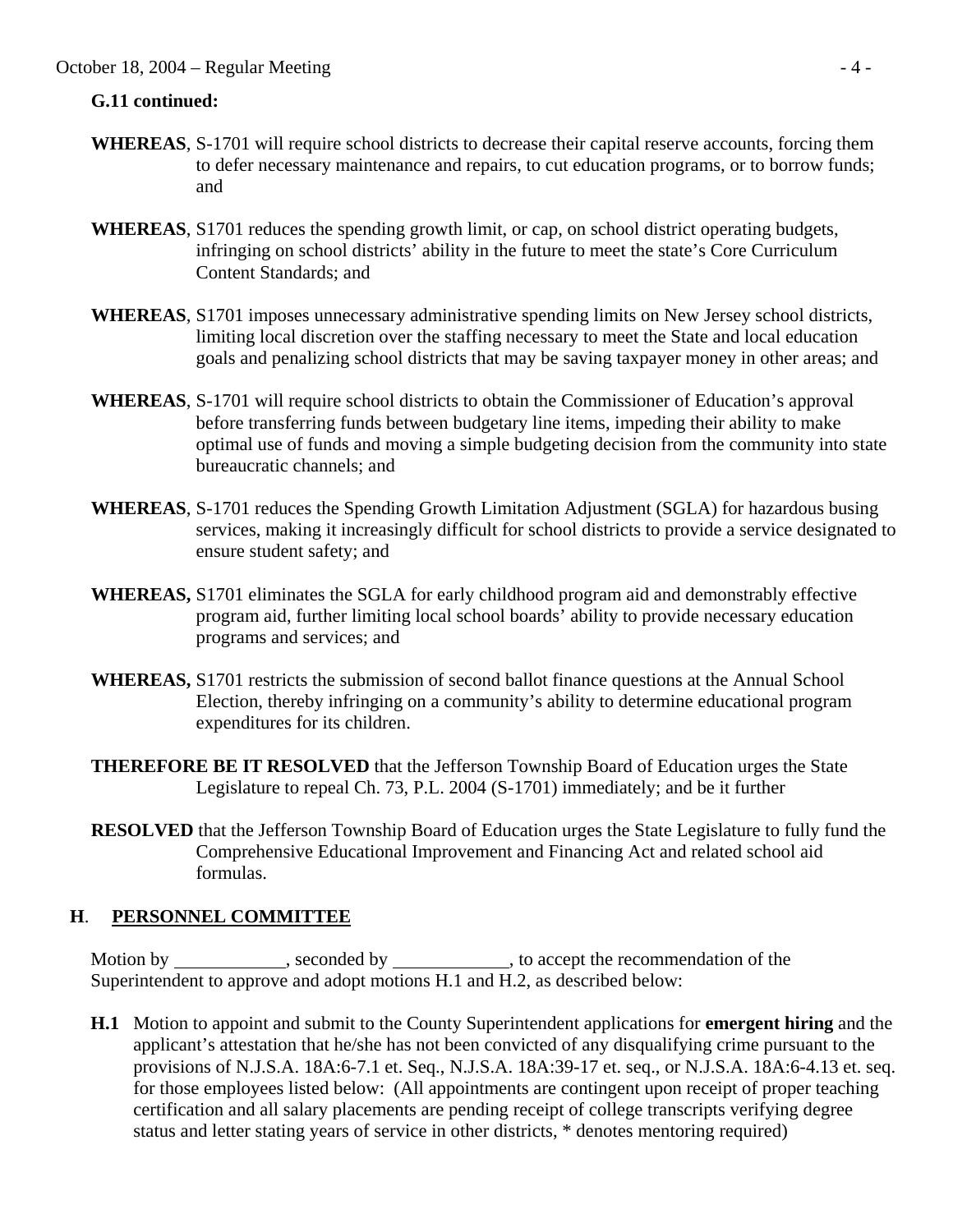# October 18, 2004 – Regular Meeting  $-5$  -

| Personnel         |                  |                 |             |        |      |                  |         |                   |
|-------------------|------------------|-----------------|-------------|--------|------|------------------|---------|-------------------|
|                   | <b>Nature of</b> |                 |             |        |      | <b>Date</b>      | Date    |                   |
| <b>Name</b>       | <b>Action</b>    | <b>Position</b> | <b>Step</b> | Salary | Loc. | <b>Effective</b> | Termin. | <b>Discussion</b> |
| A: Administrators |                  |                 |             |        |      |                  |         |                   |
| <b>None</b>       |                  |                 |             |        |      |                  |         |                   |

| Peter Tummillo<br>Music Teacher<br><b>JTHS</b><br>6/30/04<br>6/30/04<br>Retirement<br>Retiring after 26 years<br><b>JTHS</b><br>10/18/04<br>Curt Pakutka<br>ong-term Sub<br>\$195/diem<br>Phys Ed replacement<br>Appoint<br>1<br>Grade 3<br><b>WR</b><br>12/0404<br>12/04/04<br>Kristie Rowe<br>Resignation<br>Resignation<br>Sp Ed Aide<br><b>ETB</b><br>9/23/04<br>9/23/04<br>Kristine Burd<br>10/31/04<br>eave of Abs.<br><b>Hall Monitor</b><br><b>JTHS</b><br>10/1/04<br>Nancy Diamandas<br>Unpaid medical leave<br><b>ETB</b><br>9/1/04<br>June McNamara<br>Salary Adjustment Part-time Clerk<br>\$8,695.55<br>6/30/05<br>From .21 to .29<br>1<br>3<br>$$15.69$ /hr<br><b>ETB</b><br>9/20/04<br>Denise Lagomarsino<br>Increase of Hours<br>Media Aide<br>6/30/05<br>From 10 hrs to 19 $\frac{3}{4}$<br>per week<br>\$15.94/hr<br><b>JTHS</b><br>10/11/04<br>6/30/05<br>John Conklin<br>Appoint<br>Custodian<br>1<br>Stanlick<br>10/18/04<br>Jose Montes-Ramirez<br>Appoint<br>Custodian<br>$\mathbf{1}$<br>\$15.94/hr<br>6/30/05<br>Increase of Hours<br><b>Classroom Aide</b><br>9/1/04<br>Jeanne Hantsen<br><b>Stanlick</b><br>6/30/05<br>From 6 to 6.33 hrs per<br>$\mathbf{1}$<br>\$16.00/hr<br>day<br>9/1/04<br>2.25 hrs per day<br>Jeanne Hantsen<br>Appoint<br>Transp. Aide<br>\$15.69/hr<br>6/30/05<br>$\mathbf{1}$<br>Frances Palazzolo<br><b>Hall Monitor</b><br>\$15.09/hr<br><b>JTMS</b><br>10/19/04<br>6/30/05<br><b>New Position</b><br>Appoint<br>$\mathbf{1}$<br>New Position -<br><b>Robert Fleming</b><br>Appoint<br>Network Admin.<br>\$63,000/yr<br>$11 - 1 - 04$<br>6/30/05<br>Contract subject to Atty<br>review<br>Vicki lannotta<br>Sub Teacher<br>\$80/diem<br>9/1/04<br>6/30/05<br>Reappointment<br>9/1/04<br>6/30/05<br>eigh Allocca<br>Reappointment<br>Sub Teacher<br>\$80/diem<br>10/12/04<br>Andrea Hall<br>Sub Clerical<br>\$7.50/hr<br>6/30/05<br>Appoint<br>10/12/04<br>6/30/05<br>\$80/diem<br>Patricia Ziobro<br>Appoint<br>Sub Teacher<br>Jarret Unick<br>\$80/diem<br>10/12/04<br>6/30/05<br>Appoint<br>Sub Teacher<br>10/12/04<br>Sub Teacher<br>\$80/diem<br>6/30/05<br><b>Christine Henriquez</b><br>Appoint<br>\$80/diem<br>10/12/04<br>6/30/05<br>Appoint<br>Sub Teacher<br>Aleta Eisbacher<br>10/19/04<br>6/30/05<br>Appoint<br>Sub Teacher<br>\$80/diem<br>10/19/05<br>6/30/05<br>Vanessa Sanchez<br>Appoint<br>Sub Bus Driver<br>\$14/hr<br>Appoint<br>Sub Aide<br>\$6.78/hr<br>10/19/04<br>6/30/05<br>E. Extra Duty Pay - All salaries subject to adjustment upon final ratification of JTEA Contract<br>Cheryl Kanazik<br>Appoint<br>\$100/diem<br><b>JTMS</b><br>10/13/04<br><b>Stokes Field Trip</b><br>Chaperone<br>10/15/04<br>10/13/04<br>10/15/04<br>\$100/diem<br><b>JTMS</b><br><b>Stokes Field Trip</b><br>Kenneth Westberg<br>Appoint<br>Chaperone<br><b>JTMS</b><br>10/13/04<br>W.Leigh VanHouten<br>Appoint<br>Chaperone<br>\$100/diem<br>10/15/04<br><b>Stokes Field Trip</b><br><b>JTMS</b><br>Jennifer Costabile<br>Appoint<br>Chaperone<br>\$100/diem<br>10/13/04<br>10/15/04<br><b>Stokes Field Trip</b><br><b>JTMS</b><br>10/13/04<br>10/15/04<br>Appoint<br>\$100/diem<br><b>Stokes Field Trip</b><br>Janet King<br>Chaperone<br><b>JTMS</b><br>10/13/04<br>10/15/04<br>Kevin Moore<br>Appoint<br>Chaperone<br>\$100/diem<br><b>Stokes Field Trip</b><br><b>JTMS</b><br>10/13/04<br>10/15/04<br>Sharon Ciliento<br>Appoint<br>Chaperone<br>\$100/diem<br><b>Stokes Field Trip</b><br><b>JTMS</b><br>Carol Fern<br>Appoint<br>$$100$ /diem<br>10/13/04<br>10/15/04<br>Chaperone<br><b>Stokes Field Trip</b><br><b>JTMS</b><br>10/13/04<br>10/15/04<br>Kathryn Landsman<br>Chaperone<br>\$100/diem<br><b>Stokes Field Trip</b><br>Appoint<br><b>JTMS</b><br>10/13/04<br>10/15/04<br>Kenneth Kuzmiak<br>Chaperone<br>\$100/diem<br><b>Stokes Field Trip</b><br>Appoint<br><b>JTMS</b><br>Nancy Harris<br>Appoint<br>\$100/diem<br>10/13/04<br>10/15/04<br><b>Stokes Field Trip</b><br>Chaperone<br><b>JTMS</b><br>10/25/04<br>\$100/diem<br>10/27/04<br><b>Stokes Field Trip</b><br>Appoint<br>Chaperone<br><b>JTMS</b><br>10/25/04<br>\$100/diem<br>10/27/04<br>Appoint<br>Chaperone<br><b>Stokes Field Trip</b><br>10/25/04<br>\$100/diem<br><b>JTMS</b><br>10/27/04<br>Appoint<br>Chaperone<br><b>Stokes Field Trip</b><br>Chaperone<br>\$100/diem<br><b>JTMS</b><br>10/25/04<br>10/27/04<br><b>Stokes Field Trip</b><br>Appoint<br><b>JTMS</b><br>10/25/04<br>10/27/04<br>Appoint<br>Chaperone<br>\$100/diem<br><b>Stokes Field Trip</b><br><b>JTMS</b><br>10/25/04<br>10/27/04<br>Appoint<br>\$100/diem<br><b>Stokes Field Trip</b><br>Chaperone<br>\$100/diem<br><b>JTMS</b><br>10/25/04<br>10/27/04<br>Chaperone<br><b>Stokes Field Trip</b><br>Appoint<br><b>JTMS</b><br>10/25/04<br>Appoint<br>\$100/diem<br>10/27/04<br>Stokes Field Trip<br>Chaperone<br><b>JTMS</b><br>10/25/04<br>10/27/04<br>Appoint<br>\$100/diem<br><b>Stokes Field Trip</b><br>Chaperone<br>Jessica Hoertel<br>Appoint<br>\$100/diem<br><b>JTMS</b><br>10/25/04<br>10/27/04<br><b>Stokes Field Trip</b><br>Chaperone<br><b>JTMS</b><br>10/25/04<br>Appoint<br>\$100/diem<br>10/27/04<br>Stokes Field Trip<br>Chaperone<br><b>JTMS</b><br>10/27/04<br>Appoint<br>Chaperone<br>\$100/diem<br>10/29/04<br><b>Stokes Field Trip</b><br>10/27/04<br>Appoint<br>\$100/diem<br><b>JTMS</b><br>10/29/04<br><b>Stokes Field Trip</b><br>Chaperone<br><b>JTMS</b><br>10/27/04<br>10/29/04<br>Appoint<br>\$100/diem<br>Stokes Field Trip<br>Carol Fern<br>Chaperone<br><b>JTMS</b><br>10/27/04<br>10/29/04<br>Appoint<br>Chaperone<br>\$100/diem<br><b>Stokes Field Trip</b><br><b>JTMS</b><br>10/27/04<br>10/29/04<br>Stokes Field Trip<br>Appoint<br>Chaperone<br>\$100/diem<br><b>JTMS</b><br>10/27/04<br>Appoint<br>\$100/diem<br>10/29/04<br><b>Stokes Field Trip</b><br>Chaperone<br><b>JTMS</b><br>10/27/04<br>10/29/04<br>Jennifer Costabile<br>Chaperone<br>\$100/diem<br><b>Stokes Field Trip</b><br>Appoint<br>Appoint<br><b>JTMS</b><br>10/27/04<br>10/29/04<br><b>Stokes Field Trip</b><br>Chaperone<br>\$100/diem | <b>B: Instructional</b>     |  |  |  |  |
|-----------------------------------------------------------------------------------------------------------------------------------------------------------------------------------------------------------------------------------------------------------------------------------------------------------------------------------------------------------------------------------------------------------------------------------------------------------------------------------------------------------------------------------------------------------------------------------------------------------------------------------------------------------------------------------------------------------------------------------------------------------------------------------------------------------------------------------------------------------------------------------------------------------------------------------------------------------------------------------------------------------------------------------------------------------------------------------------------------------------------------------------------------------------------------------------------------------------------------------------------------------------------------------------------------------------------------------------------------------------------------------------------------------------------------------------------------------------------------------------------------------------------------------------------------------------------------------------------------------------------------------------------------------------------------------------------------------------------------------------------------------------------------------------------------------------------------------------------------------------------------------------------------------------------------------------------------------------------------------------------------------------------------------------------------------------------------------------------------------------------------------------------------------------------------------------------------------------------------------------------------------------------------------------------------------------------------------------------------------------------------------------------------------------------------------------------------------------------------------------------------------------------------------------------------------------------------------------------------------------------------------------------------------------------------------------------------------------------------------------------------------------------------------------------------------------------------------------------------------------------------------------------------------------------------------------------------------------------------------------------------------------------------------------------------------------------------------------------------------------------------------------------------------------------------------------------------------------------------------------------------------------------------------------------------------------------------------------------------------------------------------------------------------------------------------------------------------------------------------------------------------------------------------------------------------------------------------------------------------------------------------------------------------------------------------------------------------------------------------------------------------------------------------------------------------------------------------------------------------------------------------------------------------------------------------------------------------------------------------------------------------------------------------------------------------------------------------------------------------------------------------------------------------------------------------------------------------------------------------------------------------------------------------------------------------------------------------------------------------------------------------------------------------------------------------------------------------------------------------------------------------------------------------------------------------------------------------------------------------------------------------------------------------------------------------------------------------------------------------------------------------------------------------------------------------------------------------------------------------------------------------------------------------------------------------------------------------------------------------------------------------------------------------------------------------------------------------------------------------------------------------------------------------------------------------------------------------------------------------------------------------------------------------------------------------------------------------------------------------------------------------------------------------------------------------------------------------------------------------------------------------------------------------------------------------------------------------------------------------------------------------------------------------------------------------------------------------------------------------------------------------------------------------------------------------------------------------------------------------------------------------------------------------------------------------------------------------------------------------------------------------------------------------------------------------------------------|-----------------------------|--|--|--|--|
|                                                                                                                                                                                                                                                                                                                                                                                                                                                                                                                                                                                                                                                                                                                                                                                                                                                                                                                                                                                                                                                                                                                                                                                                                                                                                                                                                                                                                                                                                                                                                                                                                                                                                                                                                                                                                                                                                                                                                                                                                                                                                                                                                                                                                                                                                                                                                                                                                                                                                                                                                                                                                                                                                                                                                                                                                                                                                                                                                                                                                                                                                                                                                                                                                                                                                                                                                                                                                                                                                                                                                                                                                                                                                                                                                                                                                                                                                                                                                                                                                                                                                                                                                                                                                                                                                                                                                                                                                                                                                                                                                                                                                                                                                                                                                                                                                                                                                                                                                                                                                                                                                                                                                                                                                                                                                                                                                                                                                                                                                                                                                                                                                                                                                                                                                                                                                                                                                                                                                                                                                                                                             |                             |  |  |  |  |
|                                                                                                                                                                                                                                                                                                                                                                                                                                                                                                                                                                                                                                                                                                                                                                                                                                                                                                                                                                                                                                                                                                                                                                                                                                                                                                                                                                                                                                                                                                                                                                                                                                                                                                                                                                                                                                                                                                                                                                                                                                                                                                                                                                                                                                                                                                                                                                                                                                                                                                                                                                                                                                                                                                                                                                                                                                                                                                                                                                                                                                                                                                                                                                                                                                                                                                                                                                                                                                                                                                                                                                                                                                                                                                                                                                                                                                                                                                                                                                                                                                                                                                                                                                                                                                                                                                                                                                                                                                                                                                                                                                                                                                                                                                                                                                                                                                                                                                                                                                                                                                                                                                                                                                                                                                                                                                                                                                                                                                                                                                                                                                                                                                                                                                                                                                                                                                                                                                                                                                                                                                                                             |                             |  |  |  |  |
|                                                                                                                                                                                                                                                                                                                                                                                                                                                                                                                                                                                                                                                                                                                                                                                                                                                                                                                                                                                                                                                                                                                                                                                                                                                                                                                                                                                                                                                                                                                                                                                                                                                                                                                                                                                                                                                                                                                                                                                                                                                                                                                                                                                                                                                                                                                                                                                                                                                                                                                                                                                                                                                                                                                                                                                                                                                                                                                                                                                                                                                                                                                                                                                                                                                                                                                                                                                                                                                                                                                                                                                                                                                                                                                                                                                                                                                                                                                                                                                                                                                                                                                                                                                                                                                                                                                                                                                                                                                                                                                                                                                                                                                                                                                                                                                                                                                                                                                                                                                                                                                                                                                                                                                                                                                                                                                                                                                                                                                                                                                                                                                                                                                                                                                                                                                                                                                                                                                                                                                                                                                                             |                             |  |  |  |  |
|                                                                                                                                                                                                                                                                                                                                                                                                                                                                                                                                                                                                                                                                                                                                                                                                                                                                                                                                                                                                                                                                                                                                                                                                                                                                                                                                                                                                                                                                                                                                                                                                                                                                                                                                                                                                                                                                                                                                                                                                                                                                                                                                                                                                                                                                                                                                                                                                                                                                                                                                                                                                                                                                                                                                                                                                                                                                                                                                                                                                                                                                                                                                                                                                                                                                                                                                                                                                                                                                                                                                                                                                                                                                                                                                                                                                                                                                                                                                                                                                                                                                                                                                                                                                                                                                                                                                                                                                                                                                                                                                                                                                                                                                                                                                                                                                                                                                                                                                                                                                                                                                                                                                                                                                                                                                                                                                                                                                                                                                                                                                                                                                                                                                                                                                                                                                                                                                                                                                                                                                                                                                             | <b>C: Non-Instructional</b> |  |  |  |  |
|                                                                                                                                                                                                                                                                                                                                                                                                                                                                                                                                                                                                                                                                                                                                                                                                                                                                                                                                                                                                                                                                                                                                                                                                                                                                                                                                                                                                                                                                                                                                                                                                                                                                                                                                                                                                                                                                                                                                                                                                                                                                                                                                                                                                                                                                                                                                                                                                                                                                                                                                                                                                                                                                                                                                                                                                                                                                                                                                                                                                                                                                                                                                                                                                                                                                                                                                                                                                                                                                                                                                                                                                                                                                                                                                                                                                                                                                                                                                                                                                                                                                                                                                                                                                                                                                                                                                                                                                                                                                                                                                                                                                                                                                                                                                                                                                                                                                                                                                                                                                                                                                                                                                                                                                                                                                                                                                                                                                                                                                                                                                                                                                                                                                                                                                                                                                                                                                                                                                                                                                                                                                             |                             |  |  |  |  |
|                                                                                                                                                                                                                                                                                                                                                                                                                                                                                                                                                                                                                                                                                                                                                                                                                                                                                                                                                                                                                                                                                                                                                                                                                                                                                                                                                                                                                                                                                                                                                                                                                                                                                                                                                                                                                                                                                                                                                                                                                                                                                                                                                                                                                                                                                                                                                                                                                                                                                                                                                                                                                                                                                                                                                                                                                                                                                                                                                                                                                                                                                                                                                                                                                                                                                                                                                                                                                                                                                                                                                                                                                                                                                                                                                                                                                                                                                                                                                                                                                                                                                                                                                                                                                                                                                                                                                                                                                                                                                                                                                                                                                                                                                                                                                                                                                                                                                                                                                                                                                                                                                                                                                                                                                                                                                                                                                                                                                                                                                                                                                                                                                                                                                                                                                                                                                                                                                                                                                                                                                                                                             |                             |  |  |  |  |
|                                                                                                                                                                                                                                                                                                                                                                                                                                                                                                                                                                                                                                                                                                                                                                                                                                                                                                                                                                                                                                                                                                                                                                                                                                                                                                                                                                                                                                                                                                                                                                                                                                                                                                                                                                                                                                                                                                                                                                                                                                                                                                                                                                                                                                                                                                                                                                                                                                                                                                                                                                                                                                                                                                                                                                                                                                                                                                                                                                                                                                                                                                                                                                                                                                                                                                                                                                                                                                                                                                                                                                                                                                                                                                                                                                                                                                                                                                                                                                                                                                                                                                                                                                                                                                                                                                                                                                                                                                                                                                                                                                                                                                                                                                                                                                                                                                                                                                                                                                                                                                                                                                                                                                                                                                                                                                                                                                                                                                                                                                                                                                                                                                                                                                                                                                                                                                                                                                                                                                                                                                                                             |                             |  |  |  |  |
|                                                                                                                                                                                                                                                                                                                                                                                                                                                                                                                                                                                                                                                                                                                                                                                                                                                                                                                                                                                                                                                                                                                                                                                                                                                                                                                                                                                                                                                                                                                                                                                                                                                                                                                                                                                                                                                                                                                                                                                                                                                                                                                                                                                                                                                                                                                                                                                                                                                                                                                                                                                                                                                                                                                                                                                                                                                                                                                                                                                                                                                                                                                                                                                                                                                                                                                                                                                                                                                                                                                                                                                                                                                                                                                                                                                                                                                                                                                                                                                                                                                                                                                                                                                                                                                                                                                                                                                                                                                                                                                                                                                                                                                                                                                                                                                                                                                                                                                                                                                                                                                                                                                                                                                                                                                                                                                                                                                                                                                                                                                                                                                                                                                                                                                                                                                                                                                                                                                                                                                                                                                                             |                             |  |  |  |  |
|                                                                                                                                                                                                                                                                                                                                                                                                                                                                                                                                                                                                                                                                                                                                                                                                                                                                                                                                                                                                                                                                                                                                                                                                                                                                                                                                                                                                                                                                                                                                                                                                                                                                                                                                                                                                                                                                                                                                                                                                                                                                                                                                                                                                                                                                                                                                                                                                                                                                                                                                                                                                                                                                                                                                                                                                                                                                                                                                                                                                                                                                                                                                                                                                                                                                                                                                                                                                                                                                                                                                                                                                                                                                                                                                                                                                                                                                                                                                                                                                                                                                                                                                                                                                                                                                                                                                                                                                                                                                                                                                                                                                                                                                                                                                                                                                                                                                                                                                                                                                                                                                                                                                                                                                                                                                                                                                                                                                                                                                                                                                                                                                                                                                                                                                                                                                                                                                                                                                                                                                                                                                             |                             |  |  |  |  |
|                                                                                                                                                                                                                                                                                                                                                                                                                                                                                                                                                                                                                                                                                                                                                                                                                                                                                                                                                                                                                                                                                                                                                                                                                                                                                                                                                                                                                                                                                                                                                                                                                                                                                                                                                                                                                                                                                                                                                                                                                                                                                                                                                                                                                                                                                                                                                                                                                                                                                                                                                                                                                                                                                                                                                                                                                                                                                                                                                                                                                                                                                                                                                                                                                                                                                                                                                                                                                                                                                                                                                                                                                                                                                                                                                                                                                                                                                                                                                                                                                                                                                                                                                                                                                                                                                                                                                                                                                                                                                                                                                                                                                                                                                                                                                                                                                                                                                                                                                                                                                                                                                                                                                                                                                                                                                                                                                                                                                                                                                                                                                                                                                                                                                                                                                                                                                                                                                                                                                                                                                                                                             |                             |  |  |  |  |
|                                                                                                                                                                                                                                                                                                                                                                                                                                                                                                                                                                                                                                                                                                                                                                                                                                                                                                                                                                                                                                                                                                                                                                                                                                                                                                                                                                                                                                                                                                                                                                                                                                                                                                                                                                                                                                                                                                                                                                                                                                                                                                                                                                                                                                                                                                                                                                                                                                                                                                                                                                                                                                                                                                                                                                                                                                                                                                                                                                                                                                                                                                                                                                                                                                                                                                                                                                                                                                                                                                                                                                                                                                                                                                                                                                                                                                                                                                                                                                                                                                                                                                                                                                                                                                                                                                                                                                                                                                                                                                                                                                                                                                                                                                                                                                                                                                                                                                                                                                                                                                                                                                                                                                                                                                                                                                                                                                                                                                                                                                                                                                                                                                                                                                                                                                                                                                                                                                                                                                                                                                                                             |                             |  |  |  |  |
|                                                                                                                                                                                                                                                                                                                                                                                                                                                                                                                                                                                                                                                                                                                                                                                                                                                                                                                                                                                                                                                                                                                                                                                                                                                                                                                                                                                                                                                                                                                                                                                                                                                                                                                                                                                                                                                                                                                                                                                                                                                                                                                                                                                                                                                                                                                                                                                                                                                                                                                                                                                                                                                                                                                                                                                                                                                                                                                                                                                                                                                                                                                                                                                                                                                                                                                                                                                                                                                                                                                                                                                                                                                                                                                                                                                                                                                                                                                                                                                                                                                                                                                                                                                                                                                                                                                                                                                                                                                                                                                                                                                                                                                                                                                                                                                                                                                                                                                                                                                                                                                                                                                                                                                                                                                                                                                                                                                                                                                                                                                                                                                                                                                                                                                                                                                                                                                                                                                                                                                                                                                                             |                             |  |  |  |  |
|                                                                                                                                                                                                                                                                                                                                                                                                                                                                                                                                                                                                                                                                                                                                                                                                                                                                                                                                                                                                                                                                                                                                                                                                                                                                                                                                                                                                                                                                                                                                                                                                                                                                                                                                                                                                                                                                                                                                                                                                                                                                                                                                                                                                                                                                                                                                                                                                                                                                                                                                                                                                                                                                                                                                                                                                                                                                                                                                                                                                                                                                                                                                                                                                                                                                                                                                                                                                                                                                                                                                                                                                                                                                                                                                                                                                                                                                                                                                                                                                                                                                                                                                                                                                                                                                                                                                                                                                                                                                                                                                                                                                                                                                                                                                                                                                                                                                                                                                                                                                                                                                                                                                                                                                                                                                                                                                                                                                                                                                                                                                                                                                                                                                                                                                                                                                                                                                                                                                                                                                                                                                             |                             |  |  |  |  |
|                                                                                                                                                                                                                                                                                                                                                                                                                                                                                                                                                                                                                                                                                                                                                                                                                                                                                                                                                                                                                                                                                                                                                                                                                                                                                                                                                                                                                                                                                                                                                                                                                                                                                                                                                                                                                                                                                                                                                                                                                                                                                                                                                                                                                                                                                                                                                                                                                                                                                                                                                                                                                                                                                                                                                                                                                                                                                                                                                                                                                                                                                                                                                                                                                                                                                                                                                                                                                                                                                                                                                                                                                                                                                                                                                                                                                                                                                                                                                                                                                                                                                                                                                                                                                                                                                                                                                                                                                                                                                                                                                                                                                                                                                                                                                                                                                                                                                                                                                                                                                                                                                                                                                                                                                                                                                                                                                                                                                                                                                                                                                                                                                                                                                                                                                                                                                                                                                                                                                                                                                                                                             |                             |  |  |  |  |
|                                                                                                                                                                                                                                                                                                                                                                                                                                                                                                                                                                                                                                                                                                                                                                                                                                                                                                                                                                                                                                                                                                                                                                                                                                                                                                                                                                                                                                                                                                                                                                                                                                                                                                                                                                                                                                                                                                                                                                                                                                                                                                                                                                                                                                                                                                                                                                                                                                                                                                                                                                                                                                                                                                                                                                                                                                                                                                                                                                                                                                                                                                                                                                                                                                                                                                                                                                                                                                                                                                                                                                                                                                                                                                                                                                                                                                                                                                                                                                                                                                                                                                                                                                                                                                                                                                                                                                                                                                                                                                                                                                                                                                                                                                                                                                                                                                                                                                                                                                                                                                                                                                                                                                                                                                                                                                                                                                                                                                                                                                                                                                                                                                                                                                                                                                                                                                                                                                                                                                                                                                                                             |                             |  |  |  |  |
|                                                                                                                                                                                                                                                                                                                                                                                                                                                                                                                                                                                                                                                                                                                                                                                                                                                                                                                                                                                                                                                                                                                                                                                                                                                                                                                                                                                                                                                                                                                                                                                                                                                                                                                                                                                                                                                                                                                                                                                                                                                                                                                                                                                                                                                                                                                                                                                                                                                                                                                                                                                                                                                                                                                                                                                                                                                                                                                                                                                                                                                                                                                                                                                                                                                                                                                                                                                                                                                                                                                                                                                                                                                                                                                                                                                                                                                                                                                                                                                                                                                                                                                                                                                                                                                                                                                                                                                                                                                                                                                                                                                                                                                                                                                                                                                                                                                                                                                                                                                                                                                                                                                                                                                                                                                                                                                                                                                                                                                                                                                                                                                                                                                                                                                                                                                                                                                                                                                                                                                                                                                                             |                             |  |  |  |  |
|                                                                                                                                                                                                                                                                                                                                                                                                                                                                                                                                                                                                                                                                                                                                                                                                                                                                                                                                                                                                                                                                                                                                                                                                                                                                                                                                                                                                                                                                                                                                                                                                                                                                                                                                                                                                                                                                                                                                                                                                                                                                                                                                                                                                                                                                                                                                                                                                                                                                                                                                                                                                                                                                                                                                                                                                                                                                                                                                                                                                                                                                                                                                                                                                                                                                                                                                                                                                                                                                                                                                                                                                                                                                                                                                                                                                                                                                                                                                                                                                                                                                                                                                                                                                                                                                                                                                                                                                                                                                                                                                                                                                                                                                                                                                                                                                                                                                                                                                                                                                                                                                                                                                                                                                                                                                                                                                                                                                                                                                                                                                                                                                                                                                                                                                                                                                                                                                                                                                                                                                                                                                             | D: Substitutes/Other        |  |  |  |  |
|                                                                                                                                                                                                                                                                                                                                                                                                                                                                                                                                                                                                                                                                                                                                                                                                                                                                                                                                                                                                                                                                                                                                                                                                                                                                                                                                                                                                                                                                                                                                                                                                                                                                                                                                                                                                                                                                                                                                                                                                                                                                                                                                                                                                                                                                                                                                                                                                                                                                                                                                                                                                                                                                                                                                                                                                                                                                                                                                                                                                                                                                                                                                                                                                                                                                                                                                                                                                                                                                                                                                                                                                                                                                                                                                                                                                                                                                                                                                                                                                                                                                                                                                                                                                                                                                                                                                                                                                                                                                                                                                                                                                                                                                                                                                                                                                                                                                                                                                                                                                                                                                                                                                                                                                                                                                                                                                                                                                                                                                                                                                                                                                                                                                                                                                                                                                                                                                                                                                                                                                                                                                             |                             |  |  |  |  |
|                                                                                                                                                                                                                                                                                                                                                                                                                                                                                                                                                                                                                                                                                                                                                                                                                                                                                                                                                                                                                                                                                                                                                                                                                                                                                                                                                                                                                                                                                                                                                                                                                                                                                                                                                                                                                                                                                                                                                                                                                                                                                                                                                                                                                                                                                                                                                                                                                                                                                                                                                                                                                                                                                                                                                                                                                                                                                                                                                                                                                                                                                                                                                                                                                                                                                                                                                                                                                                                                                                                                                                                                                                                                                                                                                                                                                                                                                                                                                                                                                                                                                                                                                                                                                                                                                                                                                                                                                                                                                                                                                                                                                                                                                                                                                                                                                                                                                                                                                                                                                                                                                                                                                                                                                                                                                                                                                                                                                                                                                                                                                                                                                                                                                                                                                                                                                                                                                                                                                                                                                                                                             |                             |  |  |  |  |
|                                                                                                                                                                                                                                                                                                                                                                                                                                                                                                                                                                                                                                                                                                                                                                                                                                                                                                                                                                                                                                                                                                                                                                                                                                                                                                                                                                                                                                                                                                                                                                                                                                                                                                                                                                                                                                                                                                                                                                                                                                                                                                                                                                                                                                                                                                                                                                                                                                                                                                                                                                                                                                                                                                                                                                                                                                                                                                                                                                                                                                                                                                                                                                                                                                                                                                                                                                                                                                                                                                                                                                                                                                                                                                                                                                                                                                                                                                                                                                                                                                                                                                                                                                                                                                                                                                                                                                                                                                                                                                                                                                                                                                                                                                                                                                                                                                                                                                                                                                                                                                                                                                                                                                                                                                                                                                                                                                                                                                                                                                                                                                                                                                                                                                                                                                                                                                                                                                                                                                                                                                                                             |                             |  |  |  |  |
|                                                                                                                                                                                                                                                                                                                                                                                                                                                                                                                                                                                                                                                                                                                                                                                                                                                                                                                                                                                                                                                                                                                                                                                                                                                                                                                                                                                                                                                                                                                                                                                                                                                                                                                                                                                                                                                                                                                                                                                                                                                                                                                                                                                                                                                                                                                                                                                                                                                                                                                                                                                                                                                                                                                                                                                                                                                                                                                                                                                                                                                                                                                                                                                                                                                                                                                                                                                                                                                                                                                                                                                                                                                                                                                                                                                                                                                                                                                                                                                                                                                                                                                                                                                                                                                                                                                                                                                                                                                                                                                                                                                                                                                                                                                                                                                                                                                                                                                                                                                                                                                                                                                                                                                                                                                                                                                                                                                                                                                                                                                                                                                                                                                                                                                                                                                                                                                                                                                                                                                                                                                                             |                             |  |  |  |  |
|                                                                                                                                                                                                                                                                                                                                                                                                                                                                                                                                                                                                                                                                                                                                                                                                                                                                                                                                                                                                                                                                                                                                                                                                                                                                                                                                                                                                                                                                                                                                                                                                                                                                                                                                                                                                                                                                                                                                                                                                                                                                                                                                                                                                                                                                                                                                                                                                                                                                                                                                                                                                                                                                                                                                                                                                                                                                                                                                                                                                                                                                                                                                                                                                                                                                                                                                                                                                                                                                                                                                                                                                                                                                                                                                                                                                                                                                                                                                                                                                                                                                                                                                                                                                                                                                                                                                                                                                                                                                                                                                                                                                                                                                                                                                                                                                                                                                                                                                                                                                                                                                                                                                                                                                                                                                                                                                                                                                                                                                                                                                                                                                                                                                                                                                                                                                                                                                                                                                                                                                                                                                             |                             |  |  |  |  |
|                                                                                                                                                                                                                                                                                                                                                                                                                                                                                                                                                                                                                                                                                                                                                                                                                                                                                                                                                                                                                                                                                                                                                                                                                                                                                                                                                                                                                                                                                                                                                                                                                                                                                                                                                                                                                                                                                                                                                                                                                                                                                                                                                                                                                                                                                                                                                                                                                                                                                                                                                                                                                                                                                                                                                                                                                                                                                                                                                                                                                                                                                                                                                                                                                                                                                                                                                                                                                                                                                                                                                                                                                                                                                                                                                                                                                                                                                                                                                                                                                                                                                                                                                                                                                                                                                                                                                                                                                                                                                                                                                                                                                                                                                                                                                                                                                                                                                                                                                                                                                                                                                                                                                                                                                                                                                                                                                                                                                                                                                                                                                                                                                                                                                                                                                                                                                                                                                                                                                                                                                                                                             |                             |  |  |  |  |
|                                                                                                                                                                                                                                                                                                                                                                                                                                                                                                                                                                                                                                                                                                                                                                                                                                                                                                                                                                                                                                                                                                                                                                                                                                                                                                                                                                                                                                                                                                                                                                                                                                                                                                                                                                                                                                                                                                                                                                                                                                                                                                                                                                                                                                                                                                                                                                                                                                                                                                                                                                                                                                                                                                                                                                                                                                                                                                                                                                                                                                                                                                                                                                                                                                                                                                                                                                                                                                                                                                                                                                                                                                                                                                                                                                                                                                                                                                                                                                                                                                                                                                                                                                                                                                                                                                                                                                                                                                                                                                                                                                                                                                                                                                                                                                                                                                                                                                                                                                                                                                                                                                                                                                                                                                                                                                                                                                                                                                                                                                                                                                                                                                                                                                                                                                                                                                                                                                                                                                                                                                                                             |                             |  |  |  |  |
|                                                                                                                                                                                                                                                                                                                                                                                                                                                                                                                                                                                                                                                                                                                                                                                                                                                                                                                                                                                                                                                                                                                                                                                                                                                                                                                                                                                                                                                                                                                                                                                                                                                                                                                                                                                                                                                                                                                                                                                                                                                                                                                                                                                                                                                                                                                                                                                                                                                                                                                                                                                                                                                                                                                                                                                                                                                                                                                                                                                                                                                                                                                                                                                                                                                                                                                                                                                                                                                                                                                                                                                                                                                                                                                                                                                                                                                                                                                                                                                                                                                                                                                                                                                                                                                                                                                                                                                                                                                                                                                                                                                                                                                                                                                                                                                                                                                                                                                                                                                                                                                                                                                                                                                                                                                                                                                                                                                                                                                                                                                                                                                                                                                                                                                                                                                                                                                                                                                                                                                                                                                                             | Melissa Haggert             |  |  |  |  |
|                                                                                                                                                                                                                                                                                                                                                                                                                                                                                                                                                                                                                                                                                                                                                                                                                                                                                                                                                                                                                                                                                                                                                                                                                                                                                                                                                                                                                                                                                                                                                                                                                                                                                                                                                                                                                                                                                                                                                                                                                                                                                                                                                                                                                                                                                                                                                                                                                                                                                                                                                                                                                                                                                                                                                                                                                                                                                                                                                                                                                                                                                                                                                                                                                                                                                                                                                                                                                                                                                                                                                                                                                                                                                                                                                                                                                                                                                                                                                                                                                                                                                                                                                                                                                                                                                                                                                                                                                                                                                                                                                                                                                                                                                                                                                                                                                                                                                                                                                                                                                                                                                                                                                                                                                                                                                                                                                                                                                                                                                                                                                                                                                                                                                                                                                                                                                                                                                                                                                                                                                                                                             |                             |  |  |  |  |
|                                                                                                                                                                                                                                                                                                                                                                                                                                                                                                                                                                                                                                                                                                                                                                                                                                                                                                                                                                                                                                                                                                                                                                                                                                                                                                                                                                                                                                                                                                                                                                                                                                                                                                                                                                                                                                                                                                                                                                                                                                                                                                                                                                                                                                                                                                                                                                                                                                                                                                                                                                                                                                                                                                                                                                                                                                                                                                                                                                                                                                                                                                                                                                                                                                                                                                                                                                                                                                                                                                                                                                                                                                                                                                                                                                                                                                                                                                                                                                                                                                                                                                                                                                                                                                                                                                                                                                                                                                                                                                                                                                                                                                                                                                                                                                                                                                                                                                                                                                                                                                                                                                                                                                                                                                                                                                                                                                                                                                                                                                                                                                                                                                                                                                                                                                                                                                                                                                                                                                                                                                                                             | Marilyn Beyel               |  |  |  |  |
|                                                                                                                                                                                                                                                                                                                                                                                                                                                                                                                                                                                                                                                                                                                                                                                                                                                                                                                                                                                                                                                                                                                                                                                                                                                                                                                                                                                                                                                                                                                                                                                                                                                                                                                                                                                                                                                                                                                                                                                                                                                                                                                                                                                                                                                                                                                                                                                                                                                                                                                                                                                                                                                                                                                                                                                                                                                                                                                                                                                                                                                                                                                                                                                                                                                                                                                                                                                                                                                                                                                                                                                                                                                                                                                                                                                                                                                                                                                                                                                                                                                                                                                                                                                                                                                                                                                                                                                                                                                                                                                                                                                                                                                                                                                                                                                                                                                                                                                                                                                                                                                                                                                                                                                                                                                                                                                                                                                                                                                                                                                                                                                                                                                                                                                                                                                                                                                                                                                                                                                                                                                                             |                             |  |  |  |  |
|                                                                                                                                                                                                                                                                                                                                                                                                                                                                                                                                                                                                                                                                                                                                                                                                                                                                                                                                                                                                                                                                                                                                                                                                                                                                                                                                                                                                                                                                                                                                                                                                                                                                                                                                                                                                                                                                                                                                                                                                                                                                                                                                                                                                                                                                                                                                                                                                                                                                                                                                                                                                                                                                                                                                                                                                                                                                                                                                                                                                                                                                                                                                                                                                                                                                                                                                                                                                                                                                                                                                                                                                                                                                                                                                                                                                                                                                                                                                                                                                                                                                                                                                                                                                                                                                                                                                                                                                                                                                                                                                                                                                                                                                                                                                                                                                                                                                                                                                                                                                                                                                                                                                                                                                                                                                                                                                                                                                                                                                                                                                                                                                                                                                                                                                                                                                                                                                                                                                                                                                                                                                             |                             |  |  |  |  |
|                                                                                                                                                                                                                                                                                                                                                                                                                                                                                                                                                                                                                                                                                                                                                                                                                                                                                                                                                                                                                                                                                                                                                                                                                                                                                                                                                                                                                                                                                                                                                                                                                                                                                                                                                                                                                                                                                                                                                                                                                                                                                                                                                                                                                                                                                                                                                                                                                                                                                                                                                                                                                                                                                                                                                                                                                                                                                                                                                                                                                                                                                                                                                                                                                                                                                                                                                                                                                                                                                                                                                                                                                                                                                                                                                                                                                                                                                                                                                                                                                                                                                                                                                                                                                                                                                                                                                                                                                                                                                                                                                                                                                                                                                                                                                                                                                                                                                                                                                                                                                                                                                                                                                                                                                                                                                                                                                                                                                                                                                                                                                                                                                                                                                                                                                                                                                                                                                                                                                                                                                                                                             |                             |  |  |  |  |
|                                                                                                                                                                                                                                                                                                                                                                                                                                                                                                                                                                                                                                                                                                                                                                                                                                                                                                                                                                                                                                                                                                                                                                                                                                                                                                                                                                                                                                                                                                                                                                                                                                                                                                                                                                                                                                                                                                                                                                                                                                                                                                                                                                                                                                                                                                                                                                                                                                                                                                                                                                                                                                                                                                                                                                                                                                                                                                                                                                                                                                                                                                                                                                                                                                                                                                                                                                                                                                                                                                                                                                                                                                                                                                                                                                                                                                                                                                                                                                                                                                                                                                                                                                                                                                                                                                                                                                                                                                                                                                                                                                                                                                                                                                                                                                                                                                                                                                                                                                                                                                                                                                                                                                                                                                                                                                                                                                                                                                                                                                                                                                                                                                                                                                                                                                                                                                                                                                                                                                                                                                                                             |                             |  |  |  |  |
|                                                                                                                                                                                                                                                                                                                                                                                                                                                                                                                                                                                                                                                                                                                                                                                                                                                                                                                                                                                                                                                                                                                                                                                                                                                                                                                                                                                                                                                                                                                                                                                                                                                                                                                                                                                                                                                                                                                                                                                                                                                                                                                                                                                                                                                                                                                                                                                                                                                                                                                                                                                                                                                                                                                                                                                                                                                                                                                                                                                                                                                                                                                                                                                                                                                                                                                                                                                                                                                                                                                                                                                                                                                                                                                                                                                                                                                                                                                                                                                                                                                                                                                                                                                                                                                                                                                                                                                                                                                                                                                                                                                                                                                                                                                                                                                                                                                                                                                                                                                                                                                                                                                                                                                                                                                                                                                                                                                                                                                                                                                                                                                                                                                                                                                                                                                                                                                                                                                                                                                                                                                                             |                             |  |  |  |  |
|                                                                                                                                                                                                                                                                                                                                                                                                                                                                                                                                                                                                                                                                                                                                                                                                                                                                                                                                                                                                                                                                                                                                                                                                                                                                                                                                                                                                                                                                                                                                                                                                                                                                                                                                                                                                                                                                                                                                                                                                                                                                                                                                                                                                                                                                                                                                                                                                                                                                                                                                                                                                                                                                                                                                                                                                                                                                                                                                                                                                                                                                                                                                                                                                                                                                                                                                                                                                                                                                                                                                                                                                                                                                                                                                                                                                                                                                                                                                                                                                                                                                                                                                                                                                                                                                                                                                                                                                                                                                                                                                                                                                                                                                                                                                                                                                                                                                                                                                                                                                                                                                                                                                                                                                                                                                                                                                                                                                                                                                                                                                                                                                                                                                                                                                                                                                                                                                                                                                                                                                                                                                             |                             |  |  |  |  |
|                                                                                                                                                                                                                                                                                                                                                                                                                                                                                                                                                                                                                                                                                                                                                                                                                                                                                                                                                                                                                                                                                                                                                                                                                                                                                                                                                                                                                                                                                                                                                                                                                                                                                                                                                                                                                                                                                                                                                                                                                                                                                                                                                                                                                                                                                                                                                                                                                                                                                                                                                                                                                                                                                                                                                                                                                                                                                                                                                                                                                                                                                                                                                                                                                                                                                                                                                                                                                                                                                                                                                                                                                                                                                                                                                                                                                                                                                                                                                                                                                                                                                                                                                                                                                                                                                                                                                                                                                                                                                                                                                                                                                                                                                                                                                                                                                                                                                                                                                                                                                                                                                                                                                                                                                                                                                                                                                                                                                                                                                                                                                                                                                                                                                                                                                                                                                                                                                                                                                                                                                                                                             |                             |  |  |  |  |
|                                                                                                                                                                                                                                                                                                                                                                                                                                                                                                                                                                                                                                                                                                                                                                                                                                                                                                                                                                                                                                                                                                                                                                                                                                                                                                                                                                                                                                                                                                                                                                                                                                                                                                                                                                                                                                                                                                                                                                                                                                                                                                                                                                                                                                                                                                                                                                                                                                                                                                                                                                                                                                                                                                                                                                                                                                                                                                                                                                                                                                                                                                                                                                                                                                                                                                                                                                                                                                                                                                                                                                                                                                                                                                                                                                                                                                                                                                                                                                                                                                                                                                                                                                                                                                                                                                                                                                                                                                                                                                                                                                                                                                                                                                                                                                                                                                                                                                                                                                                                                                                                                                                                                                                                                                                                                                                                                                                                                                                                                                                                                                                                                                                                                                                                                                                                                                                                                                                                                                                                                                                                             |                             |  |  |  |  |
|                                                                                                                                                                                                                                                                                                                                                                                                                                                                                                                                                                                                                                                                                                                                                                                                                                                                                                                                                                                                                                                                                                                                                                                                                                                                                                                                                                                                                                                                                                                                                                                                                                                                                                                                                                                                                                                                                                                                                                                                                                                                                                                                                                                                                                                                                                                                                                                                                                                                                                                                                                                                                                                                                                                                                                                                                                                                                                                                                                                                                                                                                                                                                                                                                                                                                                                                                                                                                                                                                                                                                                                                                                                                                                                                                                                                                                                                                                                                                                                                                                                                                                                                                                                                                                                                                                                                                                                                                                                                                                                                                                                                                                                                                                                                                                                                                                                                                                                                                                                                                                                                                                                                                                                                                                                                                                                                                                                                                                                                                                                                                                                                                                                                                                                                                                                                                                                                                                                                                                                                                                                                             |                             |  |  |  |  |
|                                                                                                                                                                                                                                                                                                                                                                                                                                                                                                                                                                                                                                                                                                                                                                                                                                                                                                                                                                                                                                                                                                                                                                                                                                                                                                                                                                                                                                                                                                                                                                                                                                                                                                                                                                                                                                                                                                                                                                                                                                                                                                                                                                                                                                                                                                                                                                                                                                                                                                                                                                                                                                                                                                                                                                                                                                                                                                                                                                                                                                                                                                                                                                                                                                                                                                                                                                                                                                                                                                                                                                                                                                                                                                                                                                                                                                                                                                                                                                                                                                                                                                                                                                                                                                                                                                                                                                                                                                                                                                                                                                                                                                                                                                                                                                                                                                                                                                                                                                                                                                                                                                                                                                                                                                                                                                                                                                                                                                                                                                                                                                                                                                                                                                                                                                                                                                                                                                                                                                                                                                                                             |                             |  |  |  |  |
|                                                                                                                                                                                                                                                                                                                                                                                                                                                                                                                                                                                                                                                                                                                                                                                                                                                                                                                                                                                                                                                                                                                                                                                                                                                                                                                                                                                                                                                                                                                                                                                                                                                                                                                                                                                                                                                                                                                                                                                                                                                                                                                                                                                                                                                                                                                                                                                                                                                                                                                                                                                                                                                                                                                                                                                                                                                                                                                                                                                                                                                                                                                                                                                                                                                                                                                                                                                                                                                                                                                                                                                                                                                                                                                                                                                                                                                                                                                                                                                                                                                                                                                                                                                                                                                                                                                                                                                                                                                                                                                                                                                                                                                                                                                                                                                                                                                                                                                                                                                                                                                                                                                                                                                                                                                                                                                                                                                                                                                                                                                                                                                                                                                                                                                                                                                                                                                                                                                                                                                                                                                                             |                             |  |  |  |  |
|                                                                                                                                                                                                                                                                                                                                                                                                                                                                                                                                                                                                                                                                                                                                                                                                                                                                                                                                                                                                                                                                                                                                                                                                                                                                                                                                                                                                                                                                                                                                                                                                                                                                                                                                                                                                                                                                                                                                                                                                                                                                                                                                                                                                                                                                                                                                                                                                                                                                                                                                                                                                                                                                                                                                                                                                                                                                                                                                                                                                                                                                                                                                                                                                                                                                                                                                                                                                                                                                                                                                                                                                                                                                                                                                                                                                                                                                                                                                                                                                                                                                                                                                                                                                                                                                                                                                                                                                                                                                                                                                                                                                                                                                                                                                                                                                                                                                                                                                                                                                                                                                                                                                                                                                                                                                                                                                                                                                                                                                                                                                                                                                                                                                                                                                                                                                                                                                                                                                                                                                                                                                             |                             |  |  |  |  |
|                                                                                                                                                                                                                                                                                                                                                                                                                                                                                                                                                                                                                                                                                                                                                                                                                                                                                                                                                                                                                                                                                                                                                                                                                                                                                                                                                                                                                                                                                                                                                                                                                                                                                                                                                                                                                                                                                                                                                                                                                                                                                                                                                                                                                                                                                                                                                                                                                                                                                                                                                                                                                                                                                                                                                                                                                                                                                                                                                                                                                                                                                                                                                                                                                                                                                                                                                                                                                                                                                                                                                                                                                                                                                                                                                                                                                                                                                                                                                                                                                                                                                                                                                                                                                                                                                                                                                                                                                                                                                                                                                                                                                                                                                                                                                                                                                                                                                                                                                                                                                                                                                                                                                                                                                                                                                                                                                                                                                                                                                                                                                                                                                                                                                                                                                                                                                                                                                                                                                                                                                                                                             | <b>Sharon Clayton</b>       |  |  |  |  |
|                                                                                                                                                                                                                                                                                                                                                                                                                                                                                                                                                                                                                                                                                                                                                                                                                                                                                                                                                                                                                                                                                                                                                                                                                                                                                                                                                                                                                                                                                                                                                                                                                                                                                                                                                                                                                                                                                                                                                                                                                                                                                                                                                                                                                                                                                                                                                                                                                                                                                                                                                                                                                                                                                                                                                                                                                                                                                                                                                                                                                                                                                                                                                                                                                                                                                                                                                                                                                                                                                                                                                                                                                                                                                                                                                                                                                                                                                                                                                                                                                                                                                                                                                                                                                                                                                                                                                                                                                                                                                                                                                                                                                                                                                                                                                                                                                                                                                                                                                                                                                                                                                                                                                                                                                                                                                                                                                                                                                                                                                                                                                                                                                                                                                                                                                                                                                                                                                                                                                                                                                                                                             | <b>Sharon Ciliento</b>      |  |  |  |  |
|                                                                                                                                                                                                                                                                                                                                                                                                                                                                                                                                                                                                                                                                                                                                                                                                                                                                                                                                                                                                                                                                                                                                                                                                                                                                                                                                                                                                                                                                                                                                                                                                                                                                                                                                                                                                                                                                                                                                                                                                                                                                                                                                                                                                                                                                                                                                                                                                                                                                                                                                                                                                                                                                                                                                                                                                                                                                                                                                                                                                                                                                                                                                                                                                                                                                                                                                                                                                                                                                                                                                                                                                                                                                                                                                                                                                                                                                                                                                                                                                                                                                                                                                                                                                                                                                                                                                                                                                                                                                                                                                                                                                                                                                                                                                                                                                                                                                                                                                                                                                                                                                                                                                                                                                                                                                                                                                                                                                                                                                                                                                                                                                                                                                                                                                                                                                                                                                                                                                                                                                                                                                             | W. Leigh VanHouten          |  |  |  |  |
|                                                                                                                                                                                                                                                                                                                                                                                                                                                                                                                                                                                                                                                                                                                                                                                                                                                                                                                                                                                                                                                                                                                                                                                                                                                                                                                                                                                                                                                                                                                                                                                                                                                                                                                                                                                                                                                                                                                                                                                                                                                                                                                                                                                                                                                                                                                                                                                                                                                                                                                                                                                                                                                                                                                                                                                                                                                                                                                                                                                                                                                                                                                                                                                                                                                                                                                                                                                                                                                                                                                                                                                                                                                                                                                                                                                                                                                                                                                                                                                                                                                                                                                                                                                                                                                                                                                                                                                                                                                                                                                                                                                                                                                                                                                                                                                                                                                                                                                                                                                                                                                                                                                                                                                                                                                                                                                                                                                                                                                                                                                                                                                                                                                                                                                                                                                                                                                                                                                                                                                                                                                                             | Kevin Moore                 |  |  |  |  |
|                                                                                                                                                                                                                                                                                                                                                                                                                                                                                                                                                                                                                                                                                                                                                                                                                                                                                                                                                                                                                                                                                                                                                                                                                                                                                                                                                                                                                                                                                                                                                                                                                                                                                                                                                                                                                                                                                                                                                                                                                                                                                                                                                                                                                                                                                                                                                                                                                                                                                                                                                                                                                                                                                                                                                                                                                                                                                                                                                                                                                                                                                                                                                                                                                                                                                                                                                                                                                                                                                                                                                                                                                                                                                                                                                                                                                                                                                                                                                                                                                                                                                                                                                                                                                                                                                                                                                                                                                                                                                                                                                                                                                                                                                                                                                                                                                                                                                                                                                                                                                                                                                                                                                                                                                                                                                                                                                                                                                                                                                                                                                                                                                                                                                                                                                                                                                                                                                                                                                                                                                                                                             | Kathryn Landsman            |  |  |  |  |
|                                                                                                                                                                                                                                                                                                                                                                                                                                                                                                                                                                                                                                                                                                                                                                                                                                                                                                                                                                                                                                                                                                                                                                                                                                                                                                                                                                                                                                                                                                                                                                                                                                                                                                                                                                                                                                                                                                                                                                                                                                                                                                                                                                                                                                                                                                                                                                                                                                                                                                                                                                                                                                                                                                                                                                                                                                                                                                                                                                                                                                                                                                                                                                                                                                                                                                                                                                                                                                                                                                                                                                                                                                                                                                                                                                                                                                                                                                                                                                                                                                                                                                                                                                                                                                                                                                                                                                                                                                                                                                                                                                                                                                                                                                                                                                                                                                                                                                                                                                                                                                                                                                                                                                                                                                                                                                                                                                                                                                                                                                                                                                                                                                                                                                                                                                                                                                                                                                                                                                                                                                                                             | Kenneth Kuzmiak             |  |  |  |  |
|                                                                                                                                                                                                                                                                                                                                                                                                                                                                                                                                                                                                                                                                                                                                                                                                                                                                                                                                                                                                                                                                                                                                                                                                                                                                                                                                                                                                                                                                                                                                                                                                                                                                                                                                                                                                                                                                                                                                                                                                                                                                                                                                                                                                                                                                                                                                                                                                                                                                                                                                                                                                                                                                                                                                                                                                                                                                                                                                                                                                                                                                                                                                                                                                                                                                                                                                                                                                                                                                                                                                                                                                                                                                                                                                                                                                                                                                                                                                                                                                                                                                                                                                                                                                                                                                                                                                                                                                                                                                                                                                                                                                                                                                                                                                                                                                                                                                                                                                                                                                                                                                                                                                                                                                                                                                                                                                                                                                                                                                                                                                                                                                                                                                                                                                                                                                                                                                                                                                                                                                                                                                             | Cheryl Kanazik              |  |  |  |  |
|                                                                                                                                                                                                                                                                                                                                                                                                                                                                                                                                                                                                                                                                                                                                                                                                                                                                                                                                                                                                                                                                                                                                                                                                                                                                                                                                                                                                                                                                                                                                                                                                                                                                                                                                                                                                                                                                                                                                                                                                                                                                                                                                                                                                                                                                                                                                                                                                                                                                                                                                                                                                                                                                                                                                                                                                                                                                                                                                                                                                                                                                                                                                                                                                                                                                                                                                                                                                                                                                                                                                                                                                                                                                                                                                                                                                                                                                                                                                                                                                                                                                                                                                                                                                                                                                                                                                                                                                                                                                                                                                                                                                                                                                                                                                                                                                                                                                                                                                                                                                                                                                                                                                                                                                                                                                                                                                                                                                                                                                                                                                                                                                                                                                                                                                                                                                                                                                                                                                                                                                                                                                             | Christina Hardin            |  |  |  |  |
|                                                                                                                                                                                                                                                                                                                                                                                                                                                                                                                                                                                                                                                                                                                                                                                                                                                                                                                                                                                                                                                                                                                                                                                                                                                                                                                                                                                                                                                                                                                                                                                                                                                                                                                                                                                                                                                                                                                                                                                                                                                                                                                                                                                                                                                                                                                                                                                                                                                                                                                                                                                                                                                                                                                                                                                                                                                                                                                                                                                                                                                                                                                                                                                                                                                                                                                                                                                                                                                                                                                                                                                                                                                                                                                                                                                                                                                                                                                                                                                                                                                                                                                                                                                                                                                                                                                                                                                                                                                                                                                                                                                                                                                                                                                                                                                                                                                                                                                                                                                                                                                                                                                                                                                                                                                                                                                                                                                                                                                                                                                                                                                                                                                                                                                                                                                                                                                                                                                                                                                                                                                                             | Kenneth Westberg            |  |  |  |  |
|                                                                                                                                                                                                                                                                                                                                                                                                                                                                                                                                                                                                                                                                                                                                                                                                                                                                                                                                                                                                                                                                                                                                                                                                                                                                                                                                                                                                                                                                                                                                                                                                                                                                                                                                                                                                                                                                                                                                                                                                                                                                                                                                                                                                                                                                                                                                                                                                                                                                                                                                                                                                                                                                                                                                                                                                                                                                                                                                                                                                                                                                                                                                                                                                                                                                                                                                                                                                                                                                                                                                                                                                                                                                                                                                                                                                                                                                                                                                                                                                                                                                                                                                                                                                                                                                                                                                                                                                                                                                                                                                                                                                                                                                                                                                                                                                                                                                                                                                                                                                                                                                                                                                                                                                                                                                                                                                                                                                                                                                                                                                                                                                                                                                                                                                                                                                                                                                                                                                                                                                                                                                             |                             |  |  |  |  |
|                                                                                                                                                                                                                                                                                                                                                                                                                                                                                                                                                                                                                                                                                                                                                                                                                                                                                                                                                                                                                                                                                                                                                                                                                                                                                                                                                                                                                                                                                                                                                                                                                                                                                                                                                                                                                                                                                                                                                                                                                                                                                                                                                                                                                                                                                                                                                                                                                                                                                                                                                                                                                                                                                                                                                                                                                                                                                                                                                                                                                                                                                                                                                                                                                                                                                                                                                                                                                                                                                                                                                                                                                                                                                                                                                                                                                                                                                                                                                                                                                                                                                                                                                                                                                                                                                                                                                                                                                                                                                                                                                                                                                                                                                                                                                                                                                                                                                                                                                                                                                                                                                                                                                                                                                                                                                                                                                                                                                                                                                                                                                                                                                                                                                                                                                                                                                                                                                                                                                                                                                                                                             | Nancy Harris                |  |  |  |  |
|                                                                                                                                                                                                                                                                                                                                                                                                                                                                                                                                                                                                                                                                                                                                                                                                                                                                                                                                                                                                                                                                                                                                                                                                                                                                                                                                                                                                                                                                                                                                                                                                                                                                                                                                                                                                                                                                                                                                                                                                                                                                                                                                                                                                                                                                                                                                                                                                                                                                                                                                                                                                                                                                                                                                                                                                                                                                                                                                                                                                                                                                                                                                                                                                                                                                                                                                                                                                                                                                                                                                                                                                                                                                                                                                                                                                                                                                                                                                                                                                                                                                                                                                                                                                                                                                                                                                                                                                                                                                                                                                                                                                                                                                                                                                                                                                                                                                                                                                                                                                                                                                                                                                                                                                                                                                                                                                                                                                                                                                                                                                                                                                                                                                                                                                                                                                                                                                                                                                                                                                                                                                             | Kenneth Westberg            |  |  |  |  |
|                                                                                                                                                                                                                                                                                                                                                                                                                                                                                                                                                                                                                                                                                                                                                                                                                                                                                                                                                                                                                                                                                                                                                                                                                                                                                                                                                                                                                                                                                                                                                                                                                                                                                                                                                                                                                                                                                                                                                                                                                                                                                                                                                                                                                                                                                                                                                                                                                                                                                                                                                                                                                                                                                                                                                                                                                                                                                                                                                                                                                                                                                                                                                                                                                                                                                                                                                                                                                                                                                                                                                                                                                                                                                                                                                                                                                                                                                                                                                                                                                                                                                                                                                                                                                                                                                                                                                                                                                                                                                                                                                                                                                                                                                                                                                                                                                                                                                                                                                                                                                                                                                                                                                                                                                                                                                                                                                                                                                                                                                                                                                                                                                                                                                                                                                                                                                                                                                                                                                                                                                                                                             | <b>Sharon Ciliento</b>      |  |  |  |  |
|                                                                                                                                                                                                                                                                                                                                                                                                                                                                                                                                                                                                                                                                                                                                                                                                                                                                                                                                                                                                                                                                                                                                                                                                                                                                                                                                                                                                                                                                                                                                                                                                                                                                                                                                                                                                                                                                                                                                                                                                                                                                                                                                                                                                                                                                                                                                                                                                                                                                                                                                                                                                                                                                                                                                                                                                                                                                                                                                                                                                                                                                                                                                                                                                                                                                                                                                                                                                                                                                                                                                                                                                                                                                                                                                                                                                                                                                                                                                                                                                                                                                                                                                                                                                                                                                                                                                                                                                                                                                                                                                                                                                                                                                                                                                                                                                                                                                                                                                                                                                                                                                                                                                                                                                                                                                                                                                                                                                                                                                                                                                                                                                                                                                                                                                                                                                                                                                                                                                                                                                                                                                             |                             |  |  |  |  |
|                                                                                                                                                                                                                                                                                                                                                                                                                                                                                                                                                                                                                                                                                                                                                                                                                                                                                                                                                                                                                                                                                                                                                                                                                                                                                                                                                                                                                                                                                                                                                                                                                                                                                                                                                                                                                                                                                                                                                                                                                                                                                                                                                                                                                                                                                                                                                                                                                                                                                                                                                                                                                                                                                                                                                                                                                                                                                                                                                                                                                                                                                                                                                                                                                                                                                                                                                                                                                                                                                                                                                                                                                                                                                                                                                                                                                                                                                                                                                                                                                                                                                                                                                                                                                                                                                                                                                                                                                                                                                                                                                                                                                                                                                                                                                                                                                                                                                                                                                                                                                                                                                                                                                                                                                                                                                                                                                                                                                                                                                                                                                                                                                                                                                                                                                                                                                                                                                                                                                                                                                                                                             | Pamela Graham               |  |  |  |  |
|                                                                                                                                                                                                                                                                                                                                                                                                                                                                                                                                                                                                                                                                                                                                                                                                                                                                                                                                                                                                                                                                                                                                                                                                                                                                                                                                                                                                                                                                                                                                                                                                                                                                                                                                                                                                                                                                                                                                                                                                                                                                                                                                                                                                                                                                                                                                                                                                                                                                                                                                                                                                                                                                                                                                                                                                                                                                                                                                                                                                                                                                                                                                                                                                                                                                                                                                                                                                                                                                                                                                                                                                                                                                                                                                                                                                                                                                                                                                                                                                                                                                                                                                                                                                                                                                                                                                                                                                                                                                                                                                                                                                                                                                                                                                                                                                                                                                                                                                                                                                                                                                                                                                                                                                                                                                                                                                                                                                                                                                                                                                                                                                                                                                                                                                                                                                                                                                                                                                                                                                                                                                             | Theresa Koontz              |  |  |  |  |
|                                                                                                                                                                                                                                                                                                                                                                                                                                                                                                                                                                                                                                                                                                                                                                                                                                                                                                                                                                                                                                                                                                                                                                                                                                                                                                                                                                                                                                                                                                                                                                                                                                                                                                                                                                                                                                                                                                                                                                                                                                                                                                                                                                                                                                                                                                                                                                                                                                                                                                                                                                                                                                                                                                                                                                                                                                                                                                                                                                                                                                                                                                                                                                                                                                                                                                                                                                                                                                                                                                                                                                                                                                                                                                                                                                                                                                                                                                                                                                                                                                                                                                                                                                                                                                                                                                                                                                                                                                                                                                                                                                                                                                                                                                                                                                                                                                                                                                                                                                                                                                                                                                                                                                                                                                                                                                                                                                                                                                                                                                                                                                                                                                                                                                                                                                                                                                                                                                                                                                                                                                                                             | Monica Heller               |  |  |  |  |
|                                                                                                                                                                                                                                                                                                                                                                                                                                                                                                                                                                                                                                                                                                                                                                                                                                                                                                                                                                                                                                                                                                                                                                                                                                                                                                                                                                                                                                                                                                                                                                                                                                                                                                                                                                                                                                                                                                                                                                                                                                                                                                                                                                                                                                                                                                                                                                                                                                                                                                                                                                                                                                                                                                                                                                                                                                                                                                                                                                                                                                                                                                                                                                                                                                                                                                                                                                                                                                                                                                                                                                                                                                                                                                                                                                                                                                                                                                                                                                                                                                                                                                                                                                                                                                                                                                                                                                                                                                                                                                                                                                                                                                                                                                                                                                                                                                                                                                                                                                                                                                                                                                                                                                                                                                                                                                                                                                                                                                                                                                                                                                                                                                                                                                                                                                                                                                                                                                                                                                                                                                                                             |                             |  |  |  |  |
|                                                                                                                                                                                                                                                                                                                                                                                                                                                                                                                                                                                                                                                                                                                                                                                                                                                                                                                                                                                                                                                                                                                                                                                                                                                                                                                                                                                                                                                                                                                                                                                                                                                                                                                                                                                                                                                                                                                                                                                                                                                                                                                                                                                                                                                                                                                                                                                                                                                                                                                                                                                                                                                                                                                                                                                                                                                                                                                                                                                                                                                                                                                                                                                                                                                                                                                                                                                                                                                                                                                                                                                                                                                                                                                                                                                                                                                                                                                                                                                                                                                                                                                                                                                                                                                                                                                                                                                                                                                                                                                                                                                                                                                                                                                                                                                                                                                                                                                                                                                                                                                                                                                                                                                                                                                                                                                                                                                                                                                                                                                                                                                                                                                                                                                                                                                                                                                                                                                                                                                                                                                                             | Kevin Moore                 |  |  |  |  |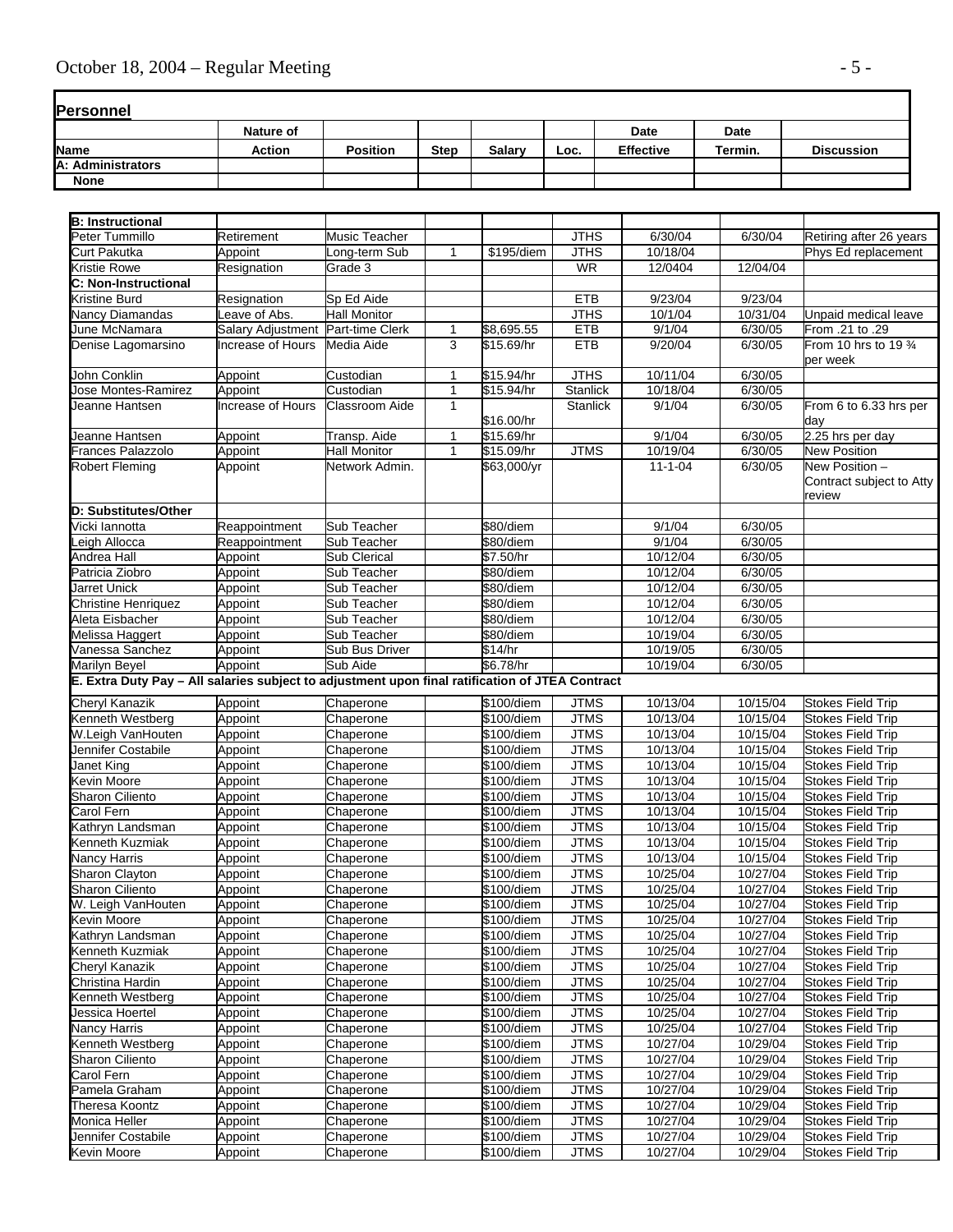| Kathleen D'Ambrosio                        | Appoint            | Chaperone                               |         | \$100/diem             | <b>JTMS</b>                | 10/27/04           | 10/29/04          | Stokes Field Trip        |
|--------------------------------------------|--------------------|-----------------------------------------|---------|------------------------|----------------------------|--------------------|-------------------|--------------------------|
| Nancy Harris                               | Appoint            | Chaperone                               |         | \$100/diem             | <b>JTMS</b>                | 10/27/04           | 10/29/04          | <b>Stokes Field Trip</b> |
| <b>Babette Stewart</b>                     | Appoint            | Chaperone                               |         | N/A                    | <b>JTMS</b>                | 10/27/04           | 10/29/04          | " " " " Days Only        |
| Jennifer Walsh                             | Appoint            | <b>Summer Work</b>                      |         | \$35/hr                | <b>JTHS</b>                | 7/1/04             | 8/30/04           | <b>Sport Physicals</b>   |
| Gail DeGraw                                | Appoint            | <b>Interact Club</b>                    | Level 1 |                        | <b>JTHS</b>                | 2004/05            |                   |                          |
| Karen Vanderbok                            | Appoint            | <b>SEER</b>                             |         | \$305.77               | <b>JTHS</b>                | 2004/05            |                   |                          |
| Kevin McCabe                               | Appoint            | Jr Class Advisor                        |         | \$1,409.62*            | <b>JTHS</b>                | 2004/05            |                   | *Salary split            |
| vnne Cilli                                 | Appoint            | Red Cross                               | Level 1 |                        | <b>JTHS</b>                | 2004/05            |                   |                          |
| Lynne Cilli                                | Appoint            | FEA                                     | Level 1 |                        | <b>JTHS</b>                | 2004/05            |                   |                          |
| Lori Kircher                               | Appoint            | TATU                                    | Level 1 |                        | <b>JTHS</b>                | 2004/05            |                   |                          |
| Kristen Smith                              | Appoint            | Set/Stage                               |         | 364.14                 | <b>JTHS</b>                | 2004/05            |                   |                          |
| <b>Margaret Willis</b>                     | Appoint            | <b>Public Relations</b>                 |         | \$770.15               | Milton                     | 2004/05            |                   |                          |
| Helen Remshifski                           | Appoint            | <b>Public Relations</b>                 |         | \$770.15               | Drummond                   | 2004/05            |                   |                          |
| Diane Smart                                | Appoint            | <b>Public Relations</b>                 |         | $\overline{$}770.15$   | <b>ETB</b>                 | 2004/05            |                   |                          |
| Denise Morando                             | Appoint            | <b>Public Relations</b>                 |         | \$770.15               | Cozy Lake                  | 2004/05            |                   |                          |
| Diane Constantino                          | Appoint            | <b>Public Relations</b>                 |         | \$770.15               | Stanlick                   | 2004/05            |                   |                          |
| Claire Brennan                             | Appoint            | <b>Public Relations</b>                 |         | $\overline{$}770.15$   | Wht Rock                   | 2004/05            |                   |                          |
| Mary Ann Marchiano and<br>Virginia Osborne | Appoint            | <b>Public Relations</b>                 |         | \$770.15*              | <b>JTMS</b>                | 2004/05            |                   | *Salary split            |
| <b>Richard Barriers</b>                    | Appoint            | Select Band                             | Level 3 |                        | <b>JTMS</b>                | 2004/05            |                   |                          |
| <b>Barbara Donnelly</b>                    | Appoint            | Summer Eval.                            |         | \$17.50                | <b>CST</b>                 | 9/16/04            |                   | Legal/summer eval.       |
| Dalyce Boyer                               | Appoint            | Summer Eval.                            |         | \$980.00               | <b>CST</b>                 | 9/02/04            | 9/10/04           | Legal/summer eval.       |
| Denyse Edge                                | Appoint            | Summer Eval.                            |         | \$70.00                | <b>CST</b>                 | 9/10/04            |                   | egal/summer eval.        |
| Barbra Winson                              | Appoint            | Summer Eval.                            |         | \$122.50               | <b>CST</b>                 | 6/25/04            | 7/30/04           | egal/summer eval.        |
| <b>Beth Dailey</b>                         | Appoint            | Summer Eval.                            |         | \$17.50                | $\overline{\text{CST}}$    | 8/26/04            | 8/27/04           | egal/summer eval.        |
| Tanya Hartig                               | Appoint            | Summer Eval.                            |         | \$35.00                | <b>CST</b>                 | 9/14/04            |                   | egal/summer eval.        |
| Vanessa Tucker                             | Appoint            | Summer Eval.                            |         | \$192.50               | $\overline{\text{CST}}$    | 9/14/04            |                   | egal/summer eval.        |
| Kay Richards                               | Appoint            | Summer Eval.                            |         | \$140.00               | CST                        | 7/30/04            | 8/23/04           | egal/summer eval.        |
| Denyse Edge                                | Appoint            | Summer Eval.                            |         | \$525.00               | <b>CST</b>                 | 8/23/04            | $\frac{9}{2}$ /04 | egal/summer eval.        |
| Suzanne Rodgers                            | Appoint            | Summer Eval.                            |         | \$210.00               | $\overline{\text{CST}}$    | 9/2/04             |                   | egal/summer eval.        |
| Sharon Clayton                             | Appoint            | Art                                     |         | \$364.14               | <b>JTMS</b>                | 2004/05            |                   | For musical              |
| Cheryl Cantoni                             | Appoint            | Choreographer                           |         | \$364.14               | <b>JTMS</b>                | 2004/05            |                   | For musical              |
| Jessica Hoertel                            | Appoint            | Costumes                                |         | \$364.14               | <b>JTMS</b>                | 2004/05            |                   | For musical              |
| David Bresett                              | Appoint            | Lighting                                |         | \$364.14               | <b>JTMS</b>                | 2004/05            |                   | For musical              |
| Sharon Ciliento                            | Appoint            | Props                                   |         | \$364.14               | <b>JTMS</b>                | 2004/05            |                   | For musical              |
| Jennifer Costabile                         | Appoint            | Pub/Tickets                             |         | \$200.47               | <b>JTMS</b>                | 2004/05            |                   | For musical              |
| Sharon Clayton                             | Appoint            | Scenery/Set                             |         | \$364.14               | <b>JTMS</b>                | 2004/05            |                   | For musical              |
| Cheryl Cantoni<br>Joan Lucas               | Appoint            | Drama Club                              |         | \$305.77<br>\$1,644.35 | <b>JTMS</b>                | 2004/05<br>2004/05 |                   | For musical Voc/Instr.   |
| Cheryl Cantoni                             | Appoint<br>Appoint | <b>Music Director</b><br>Drama Director |         | \$2004.69              | <b>JTMS</b><br><b>JTMS</b> | 2004/05            |                   | For musical              |
| Cheryl Cantoni                             | Appoint            | Drama                                   |         | \$1,584.71             | <b>JTMS</b>                | 2004/05            |                   | Per production stipend   |
| <b>Sharon Ciliento</b>                     | Appoint            | Gr Advisor                              |         | \$241.70               | <b>JTMS</b>                | 2004/05            |                   |                          |
| Sharon Clayton                             | Appoint            | 8 <sup>th</sup> Gr Advisor              |         | \$241.70               | <b>JTMS</b>                | 2004/05            |                   |                          |
| Cheryl Cantoni                             | Appoint            | 8" Gr Advisor                           |         | \$241.70               | JIMS                       | 2004/05            |                   |                          |
| Janet King                                 | Appoint            | 8 <sup>th</sup> Gr Advisor              |         | $\sqrt{$241.70}$       | <b>JTMS</b>                | 2004/05            |                   |                          |
| <b>Richard Barrieres</b>                   | Appoint            | Jazz Band                               |         | \$305.77               | <b>JTMS</b>                | 2004/05            |                   |                          |
| Jessica Hoertel                            | Appoint            | Jr. Great Books                         |         | \$951.49               | <b>JTMS</b>                | 2004/05            |                   |                          |
| Kathy D'Ambrosio                           | Appoint            | Jr. Great Books                         |         | \$951.49               | <b>JTMS</b>                | 2004/05            |                   |                          |
| Cheryl Cantoni                             | Appoint            | Lighting                                |         | \$152.88               | <b>JTMS</b>                | 2004/05            |                   | For Talent Show          |
| Serina Alfano                              | Appoint            | Lighting                                |         | \$152.88               | <b>JTMS</b>                | 2004/05            |                   | For Talent Show          |
| Joan Lucas                                 | Appoint            | <b>Talent Show</b>                      |         | \$218.23               | <b>JTMS</b>                | 2004/05            |                   |                          |
| <b>Richard Barrieres</b>                   | Appoint            | <b>Talent Show</b>                      |         | \$218.23               | <b>JTMS</b>                | 2004/05            |                   |                          |
| Marlene Lubin                              | Appoint            | iterary Mag.                            |         | \$269.61               | <b>JTMS</b>                | 2004/05            |                   |                          |
| Teri Haight                                | Appoint            | Literary Mag.                           |         | \$269.61               | <b>JTMS</b>                | 2004/05            |                   |                          |
| Kathryn Landsman                           | Appoint            | <b>Student Council</b>                  |         | \$1,212.97             | <b>JTMS</b>                | 2004/05            |                   |                          |
| Joan Lucas                                 | Appoint            | Select Choir                            |         | \$305.77               | <b>JTMS</b>                | 2004/05            |                   |                          |
| Kathleen D'Ambrosio                        | Appoint            | <b>Typing Club</b>                      |         | \$305.77               | <b>JTMS</b>                | 2004/05            |                   |                          |
| Sharon Clayton                             | Appoint            | Yearbook                                |         | \$831.05               | <b>JTMS</b>                | 2004/05            |                   |                          |
| Cheryl Cantoni                             | Appoint            | Yearbook                                |         | \$831.05               | <b>JTMS</b>                | 2004/05            |                   |                          |
| Kathleen D'Ambrosio                        | Appoint            | Young Astro.                            |         | \$2,283.82             | <b>JTMS</b>                | 2004/05            |                   |                          |
| Cheryl Kanazik                             | Appoint            | Environmental                           |         | \$385.71               | <b>JTMS</b>                | 2004/05            |                   |                          |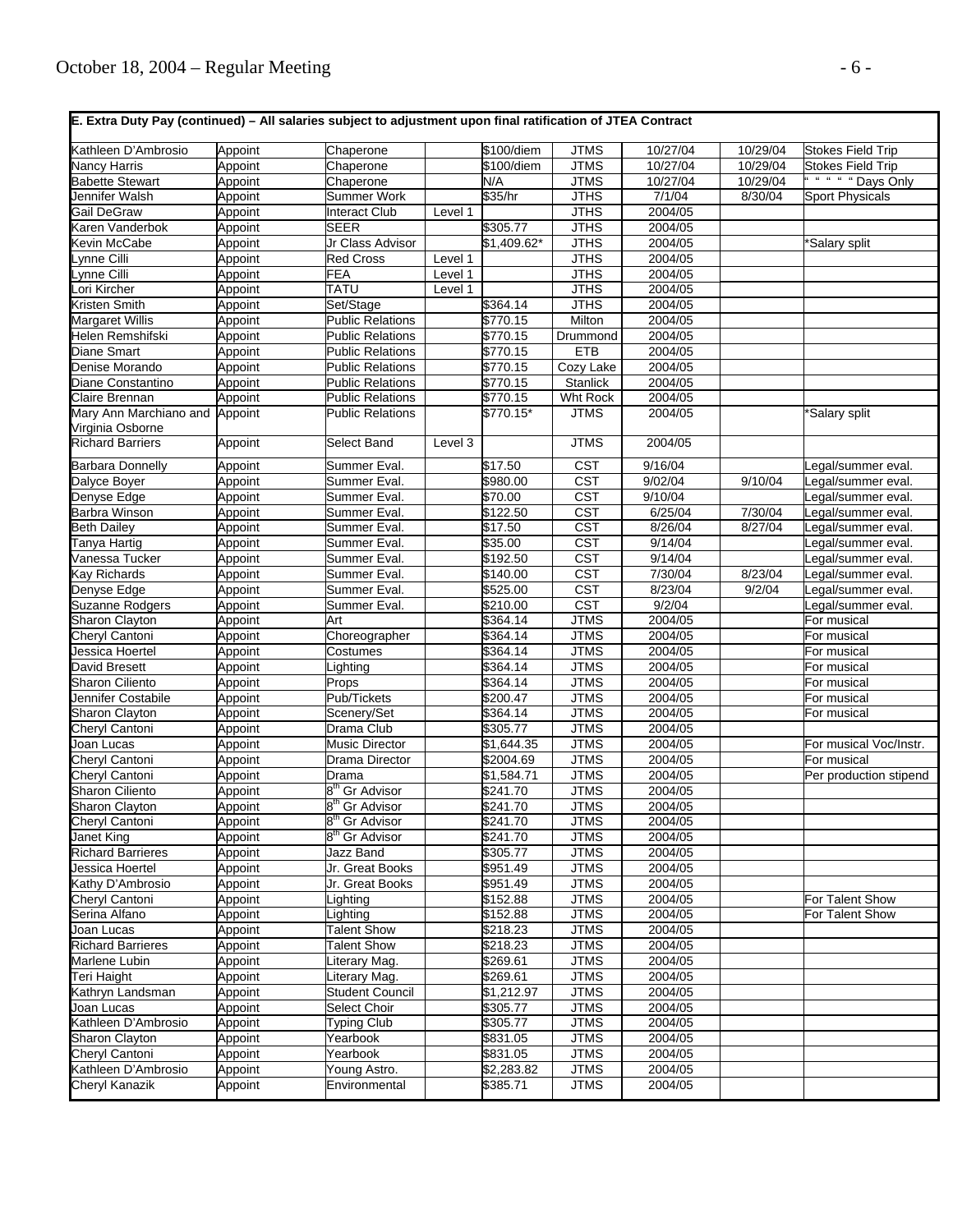| <b>Athletic Coaches:</b> |                                    |                  |            |             |         |                          |
|--------------------------|------------------------------------|------------------|------------|-------------|---------|--------------------------|
| Lori Kircher             | Salary Adjustment Head X-Cty Girls |                  | \$4.430.77 | <b>JTHS</b> | 2004/05 | <b>Exp Stipend Added</b> |
| <b>Sharon Ciliento</b>   | Appoint                            | Fall Intramurals | \$667.68   | <b>JTMS</b> | 2004/05 |                          |
| Jessica Hoertel          | Appoint                            | Fall Intramurals | \$667.68   | <b>JTMS</b> | 2004/05 |                          |
| Amy Thomson              | Appoint                            | Winter Intra.    | \$2,283.82 | <b>JTMS</b> | 2004/05 |                          |
| David Bresett            | Appoint                            | Spring Intra.    | \$1.453.45 | <b>JTMS</b> | 2004/05 |                          |

#### **COURSE REIMBURSEMENTS:**

| <b>NAME</b>           | <b>COURSE</b>                                | <b>APPROVAL#</b> | <b>AMOUNT</b>            |
|-----------------------|----------------------------------------------|------------------|--------------------------|
| Stewart, Christine    | Reading Clinic Practicum                     | 2 and 3          | \$1,381.50               |
|                       | Assessment & Evaluation                      |                  |                          |
| Krygier, Rose Ann     | <b>High Performing Teacher</b>               | 6 and 7          | \$1,500.00               |
|                       | Learning Styles/Multiple Intelligences       |                  |                          |
| Rowens, Heather       | Using Internet to Enhance Teaching/Learning  | 8 and 9          | \$1,500.00               |
|                       | Motivating Todays Learner                    |                  |                          |
| Morando, Denise       | Motivating Todays Learner                    | 17 and 20        | \$1,500.00               |
|                       | Using Internet to Enhance Teaching/Learning  |                  |                          |
| Smith, Phyllis        | The High Performing Teacher                  | 18 and 19        | \$1,500.00               |
|                       | Learning Styles/Multiple Intelligences       |                  |                          |
| Pasake, Susan         | The High Performing Teacher                  | 21 and 22        | \$1,500.00               |
|                       | Learning Styles/Multiple Intelligences       |                  |                          |
| Harris, Nancy         | Independent Study in Environment Studies     | 23               | 970.11<br>$\mathbb{S}^-$ |
| Moore, Kevin          | Independent Study in Environment Studies     | 24               | 970.11<br>\$             |
| VanHouten, W. Leigh   | Independent Study in Environment Studies     | 25               | 970.11<br>$\mathbb{S}^-$ |
| Manzione, Denise      | Teachers Discover & Integrate Multimedia     | 26               | $\mathbb{S}^-$<br>550.00 |
| Hugo, Catherine       | Using Internet to Enhance Teaching/Learning  | 38 and 39        | $\mathbb{S}$<br>670.00   |
|                       | Inclusion of Special Needs Students in Class |                  |                          |
| Markowick, Jennifer   | Using Internet to Enhance Teaching/Learning  | 41 and 42        | \$710.00                 |
|                       | Inclusion of Special Needs Students in Class |                  |                          |
| Richards, Kay         | Using Internet to Enhance Teaching/Learning  | 43 and 44        | \$670.00                 |
|                       | Inclusion of Special Needs Students in Class |                  |                          |
| Scherlacher, Niemah   | Using Internet to Enhance Teaching/Learning  | 45 and 46        | 670.00<br>\$             |
|                       | Inclusion of Special Needs Students in Class |                  |                          |
| Baggs, Bernard        | <b>Intermediate Statistics</b>               | 5                | \$2,269.00               |
| In accordance w/JTAEA |                                              |                  |                          |
| Contract              |                                              |                  |                          |

## **H.2** Motion to approve the following job description *(Copy available for review)*:

Middle School Team Coordinator

## **I**. **EDUCATION COMMITTEE**

Motion by \_\_\_\_\_\_\_\_\_\_\_\_, seconded by \_\_\_\_\_\_\_\_\_\_\_, to accept the recommendation of the Superintendent to approve and adopt motions I.1 through I.7, as described below:

**I.1** Motion to approve placement of student out of district as indicated below:

| Student  | School                       | Tuition     | Dates              |
|----------|------------------------------|-------------|--------------------|
| $F-17-3$ | Mt. Olive Board of Education | \$13,957.00 | $9/1/04 - 6/30/05$ |
| $F-17-3$ | <b>Employment Pathways</b>   | \$4.181.00  | $9/1/04 - 6/30/05$ |

 **I.2** Motion proclaiming **National French Week**, November 5-11, 2004 by the Jefferson Township Board of Education.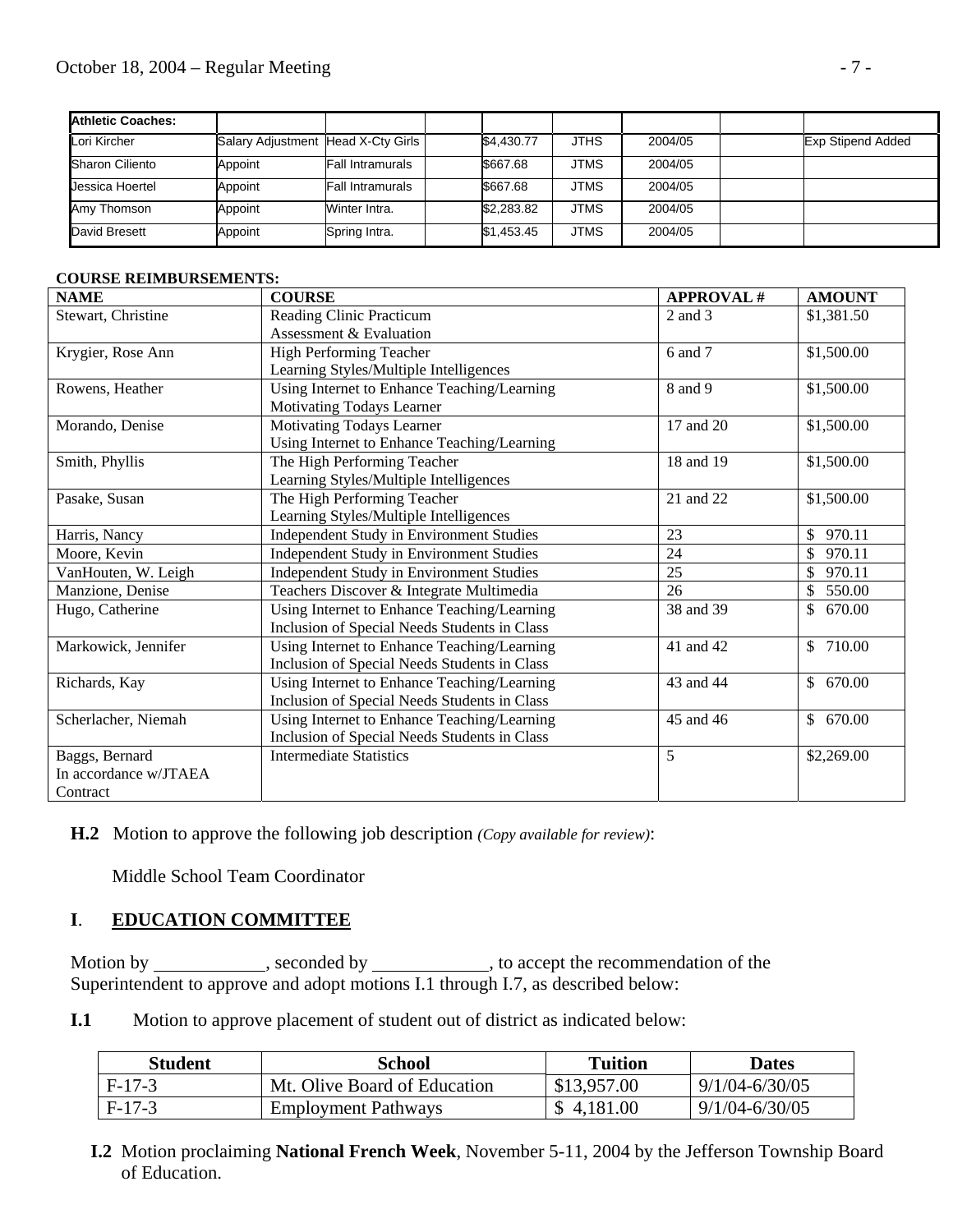- **I.3** Motion proclaiming **School Violence Awareness Week**, October 17-23, 2004 by the Jefferson Township Board of Education
- **I.4** Motion to approve submission of the 2004/05 **QAAR** report to the Morris County Superintendent.
- **I.5** Motion to approve submission of the NJ Department of Education Statement of Assurance and Intent Mentoring Plan for 2004/2005. *(Copy available for review)*
- **I.6** Motion to approve curriculum revisions as follows *(Copy available for review)*:

Visual Arts – grades  $6 - 8$  Keyboarding – grade 6 Computer Applications – grade 7 Desktop Publishing – grade 8

**I.7** Motion to acknowledge the World Language Action Plan. *(Copy available for review)*

**I.8** noted the **enrollment** as of 9/30/04:

|                            | June 04 | Sept 04                |  |
|----------------------------|---------|------------------------|--|
| R. F. Drummond             | 99      | 106                    |  |
| Milton                     | 217     | 186                    |  |
| Cozy Lake                  | 281     | 283                    |  |
| <b>Stanlick</b>            | 259     | 367                    |  |
| E.T. Briggs                | 380     | 246                    |  |
| White Rock                 | 490     | 481                    |  |
| <b>Total Elementary</b>    | 1,726   | 1,669                  |  |
| <b>JTMS</b>                | 889     | 919                    |  |
| <b>JTHS</b>                | 991     | 1,019                  |  |
| <b>GRAND TOTAL</b>         | 3,606   | 3,607                  |  |
| Tuition students received  |         |                        |  |
| Tuition district placement | 56      | $42 + (3$ Residential) |  |

## **J. BUILDING NEEDS COMMITTEE**

Motion by , seconded by , to accept the recommendation of the Superintendent to approve and adopt motions J.1 through J.6, as described below:

### **J.1** Motion to approve the following **change orders** for the Stanlick/WR construction project:

| Contract # | Change Order # Contractor |           | Amount      |                                                     |
|------------|---------------------------|-----------|-------------|-----------------------------------------------------|
|            |                           | ESR, Inc. | \$11,000.00 | Replacement of<br>damaged ATC boards                |
|            | $\overline{4}$            | ESR, Inc. | \$10,901.00 | <b>Additional ductwork</b><br>for rooms A10 $&$ A21 |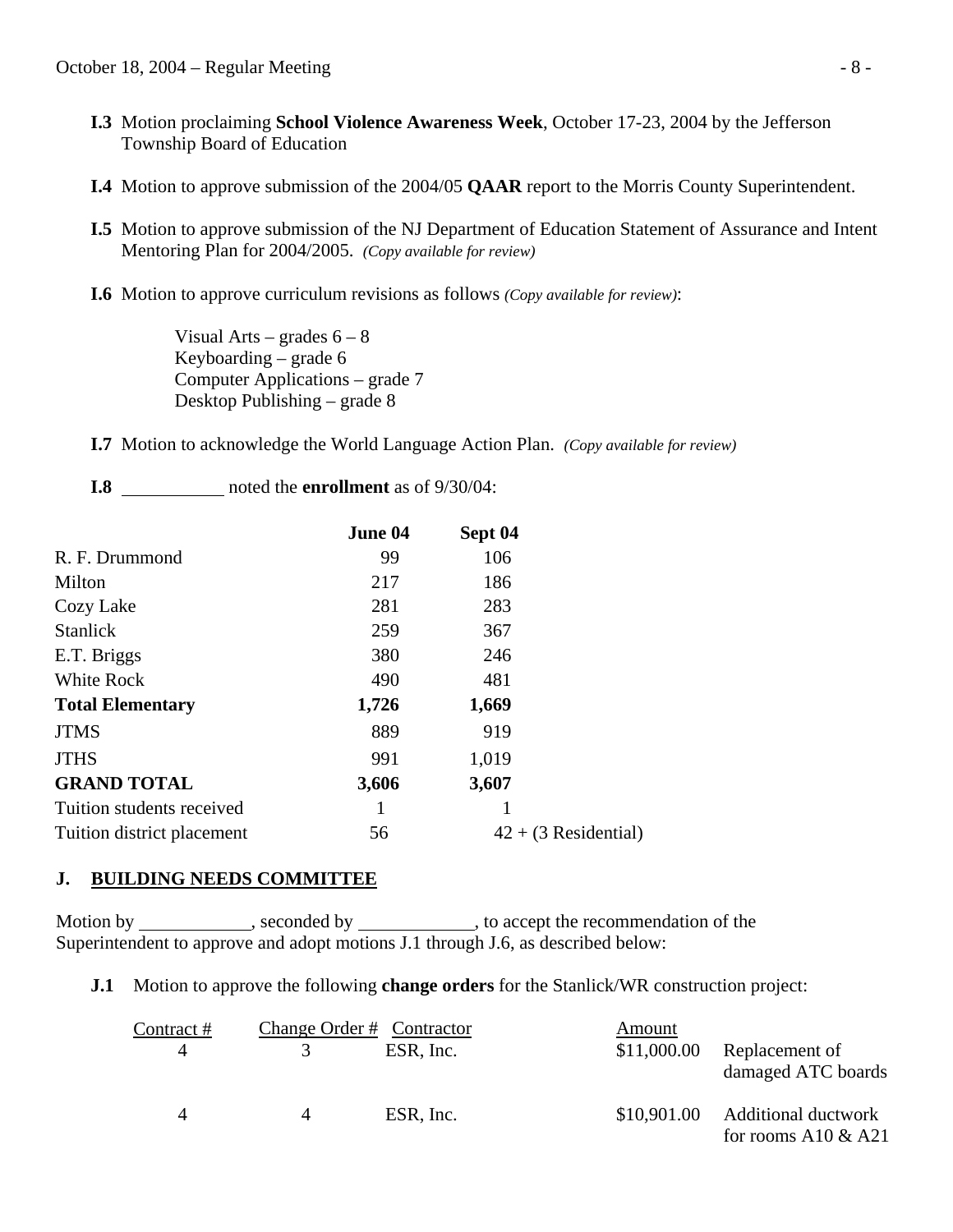**J.2** Motion to approve the following **change orders** for the HS/MS construction project:

| Contract#<br>Base Bid and<br>Alt's GC1, 2, 3,<br>4, 5, 6 & 8 | Change Order #<br>30 | Contractor<br><b>TAK Construction</b>                                                                                             | Amount<br>\$6,277.00 | Roof drain tie-ins at<br><b>MS</b>                                                                                    |
|--------------------------------------------------------------|----------------------|-----------------------------------------------------------------------------------------------------------------------------------|----------------------|-----------------------------------------------------------------------------------------------------------------------|
| Base Bid and<br>Alt's GC1, 2, 3,<br>4, 5, 6 & 8              | 31                   | <b>TAK Construction</b>                                                                                                           | \$3,171.00           | Replacement of the<br>green house glass                                                                               |
| <b>Base Bid</b>                                              | 16                   | A. Pflugh                                                                                                                         | \$3,358.00           | Furnish and install<br>side wall registers and<br>aluminum exterior<br>panels removed<br>during asbestos<br>abatement |
| E1                                                           | 11                   | <b>Brittashan Enterprises</b><br>(NOTE: This will be back-charged to TAK Construction<br>no moneys will be incurred by the owner) | \$30,756.85          | Cost to repair<br>electrical feeders<br>damaged by TAK<br>Construction                                                |
| E1                                                           | 12                   | <b>Brittashan Enterprises</b>                                                                                                     | \$3,669.74           | Provide fusible<br>switches for kitchen<br><b>HVAC</b> units                                                          |
| E1                                                           | 13                   | <b>Brittashan Enterprises</b>                                                                                                     | \$6,884.23           | Provide and install 6<br>additional emergency<br>light fixtures                                                       |
| E1                                                           | 14                   | <b>Brittashan Enterprises</b>                                                                                                     | \$1,287.48           | Provide new lighting<br>in existing general<br>office passage (C-<br>115)                                             |
| E1                                                           | 15                   | <b>Brittashan Enterprises</b>                                                                                                     | \$2,778.77           | Provide Electrical<br>work associated with<br>the drying cabinets in<br>3 science rooms                               |
| E1                                                           | 16                   | <b>Brittashan Enterprises</b>                                                                                                     | \$4,435.14           | Installation of gas<br>solenoid boxes,<br>wiring, key switches<br>& emergency push<br>buttons for prep<br>rooms       |